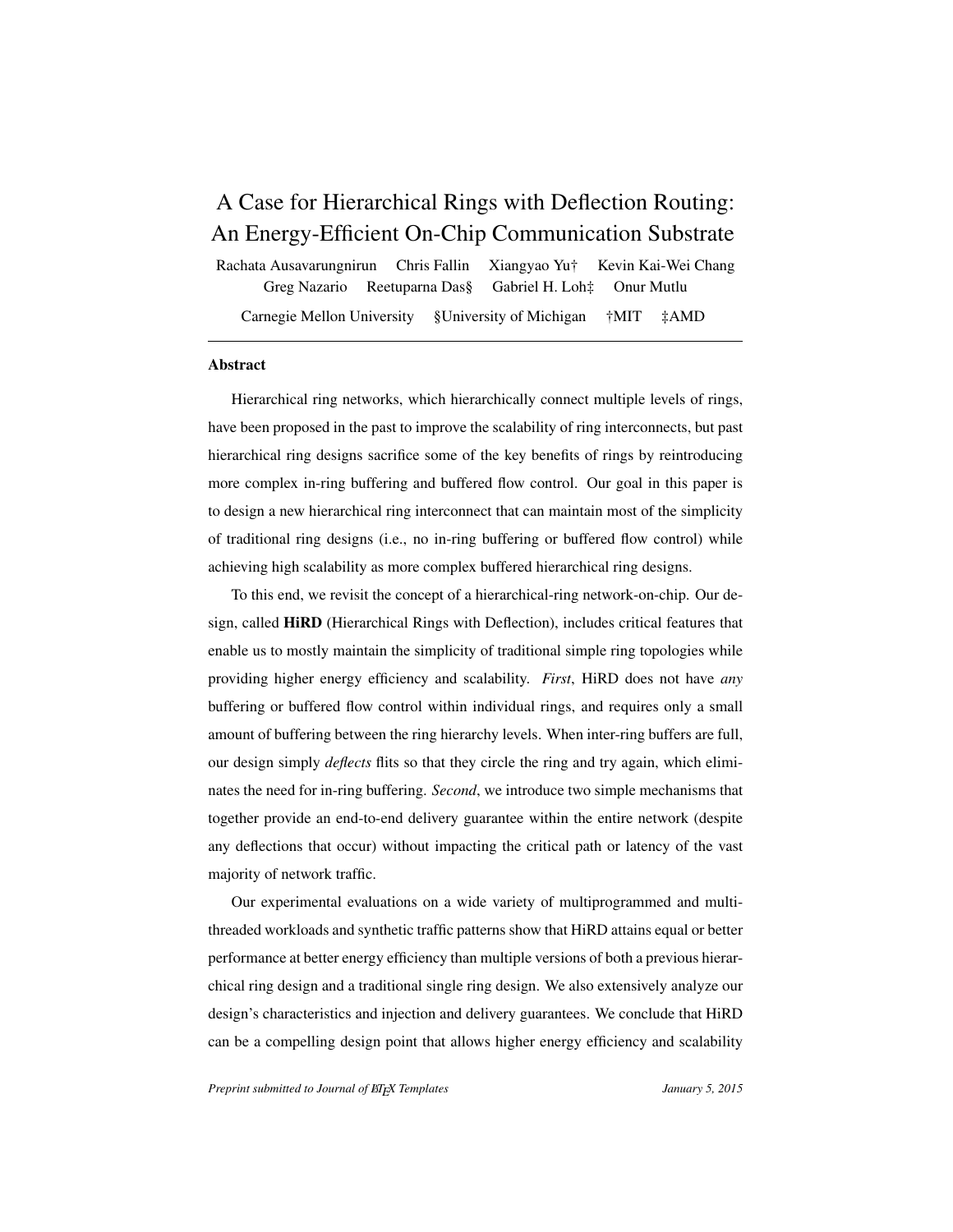while retaining the simplicity and appeal of conventional ring-based designs.

#### 1. Introduction

Interconnect scalability, performance, and energy efficiency are first-order concerns in the design of future CMPs (chip multiprocessors). As CMPs are built with greater numbers of cores, centralized interconnects (such as crossbars or shared buses) are no longer scalable. The Network-on-Chip (NoC) is the most commonly-proposed solution [\[12\]](#page-29-0): cores exchange packets over a network consisting of network switches and links arranged in some topology.

Mainstream commercial CMPs today most commonly use *ring*-based interconnects. Rings are a well-known network topology [\[11\]](#page-29-1), and the idea behind a ring topology is very simple: all routers (also called "ring stops") are connected by a loop that carries network traffic. At each router, new traffic can be injected into the ring, and traffic in the ring can be removed from the ring when it reaches its destination. When traffic is traveling on the ring, it continues uninterrupted until it reaches its destination. A ring router thus *needs no in-ring buffering or flow control* because it prioritizes onring traffic. In addition, the router's datapath is very simple compared to a mesh router, because the router has fewer inputs and requires no large, power-inefficient crossbars; typically it consists only of several MUXes to allow traffic to enter and leave, and one pipeline register. Its latency is typically only one cycle, because no routing decisions or output port allocations are necessary (other than removing traffic from the ring when it arrives). Because of these advantages, several prototype and commercial multicore processors have utilized ring interconnects: the Intel Larrabee [\[54\]](#page-30-0), IBM Cell [\[51\]](#page-30-1), and more recently, the Intel Sandy Bridge [\[27\]](#page-29-2).

Unfortunately, rings suffer from a fundamental scaling problem because a ring's bisection bandwidth does not scale with the number of nodes in the network. Building more rings, or a wider ring, serves as a stopgap measure but increases the cost of every router on the ring in proportion to the bandwidth increase. As commercial CMPs continue to increase core counts, a new network design will be needed that balances the simplicity and low overhead of rings with the scalability of more complex topologies.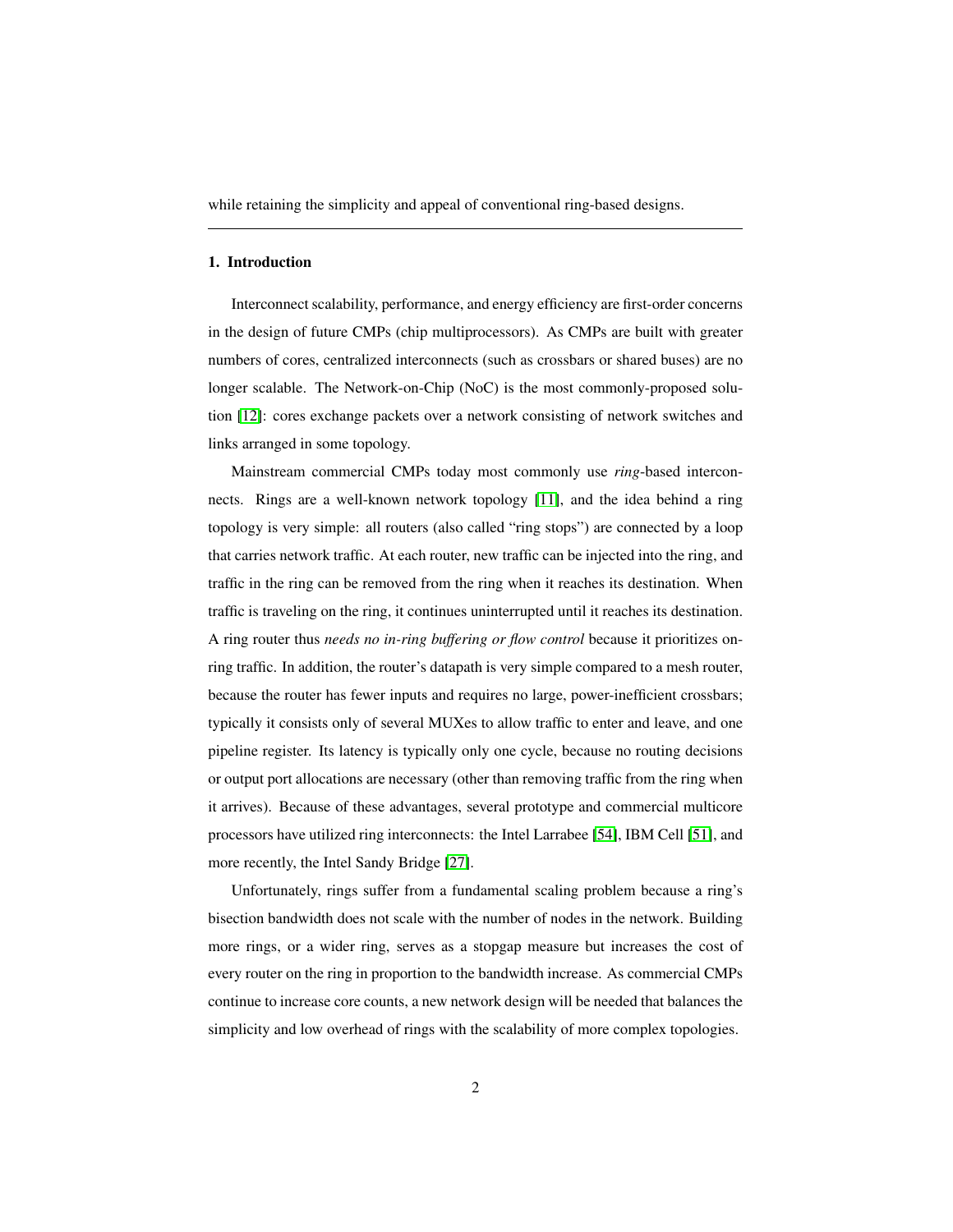

<span id="page-2-0"></span>Figure 1: A traditional hierarchical ring design [\[52,](#page-30-2) [63,](#page-30-3) [24,](#page-29-3) [53,](#page-30-4) [22\]](#page-29-4) allows "local rings" with simple node routers to scale by connecting to a "global ring" via bridge routers.

A hybrid design is possible: rings can be constructed in a *hierarchy* such that groups of nodes share a simple ring interconnect, and these "local" rings are joined by one or more "global" rings. Figure [1](#page-2-0) shows an example of such a *hierarchical ring* design. Past works [\[52,](#page-30-2) [63,](#page-30-3) [24,](#page-29-3) [53,](#page-30-4) [22\]](#page-29-4) proposed hierarchical rings as a scalable network. These proposals join rings with *bridge routers*, which reside on multiple rings and transfer traffic between rings. This design was shown to yield good performance and scalability [\[52\]](#page-30-2). The state-of-the-art design [\[52\]](#page-30-2) requires *flow control and buffering* at every node router (ring stop), because a ring transfer can make one ring back up and stall when another ring is congested. While this previously proposed hierarchical ring is much more scalable than a single ring [\[52\]](#page-30-2), the reintroduction of in-ring buffering and flow control nullifies one of the primary advantages of using ring networks in the first place (i.e., the lack of buffering and buffered flow control within each ring).

Our goal in this work is to design a ring-based topology that is simpler and more efficient than prior ring-based topologies. To this end, our design uses simple ring networks that do not introduce any in-ring buffering or flow control. Like past proposals, we utilize a hierarchy-of-rings topology to achieve higher scalability. However, beyond the topological similarities, our design is very different in how traffic is handled within individual rings and between different levels of rings. We introduce a new *bridge router* microarchitecture that facilitates the transfer of packets from one ring to another. It is in these, and *only* these, limited number of bridge routers where we require any buffering.

Our key idea is to allow a bridge router with a full buffer to *deflect* packets. Rather than requiring buffering and flow control in the ring, packets simply cycle through the network and try again. While deflection-based, bufferless networks have been pro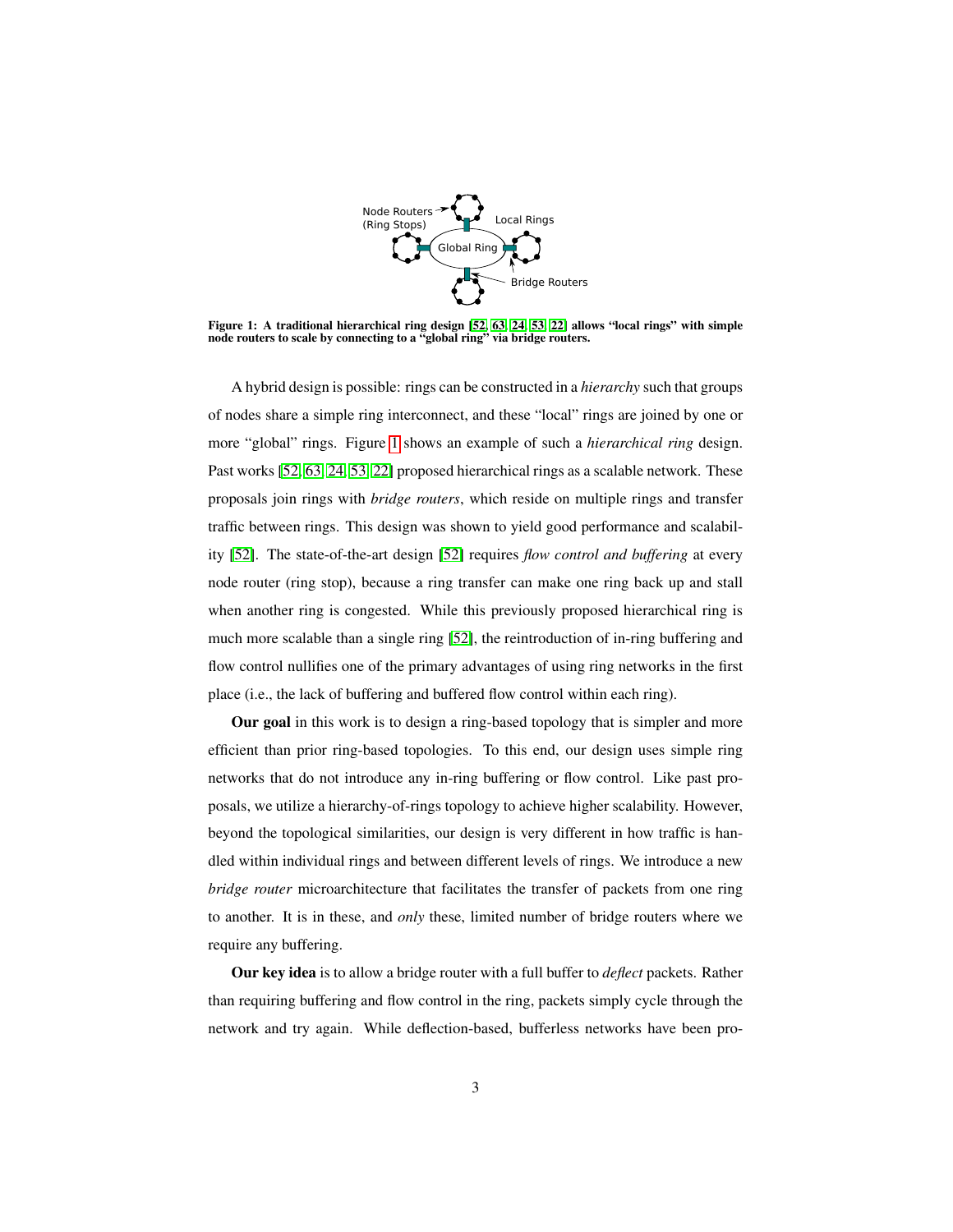posed and evaluated in the past [\[5,](#page-29-5) [26,](#page-29-6) [55,](#page-30-5) [2,](#page-29-7) [46,](#page-30-6) [20\]](#page-29-8), our approach is effectively an elegant hybridization of bufferless (rings) and buffered (bridge routers) styles. To prevent packets from potentially deflecting around a ring arbitrarily many times (i.e., to prevent livelock), we introduce two new mechanisms, the *injection guarantee* and the *transfer guarantee*, that ensure packet delivery even for adversarial/pathological conditions (as we discuss in [\[3\]](#page-29-9) and evaluate with worst-case traffic in [§4.3\)](#page-16-0).

This simple hierarchical ring design, which we call *HiRD* (for Hierarchical Rings with Deflection), provides a more scalable network architecture while retaining the key simplicities of ring networks (no buffering or flow control within each ring). We show in our evaluations that HiRD provides better performance, lower power, and better energy efficiency with respect to the buffered hierarchical ring design [\[52\]](#page-30-2).

In summary, our major contributions are:

- We propose a new, low-cost, hierarchical ring NoC design based on very simple router microarchitectures that achieve single-cycle latencies. This design, *HiRD*, places an ordinary ring router (without flow control or buffering) at every network node, connects local rings with global rings using *bridge routers*, which have minimal buffering and use deflection rather than buffered flow control for inter-ring transfers.
- We provide new mechanisms for *guaranteed delivery of traffic* ensuring that inter-ring transfers do not cause livelock or deadlock, even in the worst case.
- We qualitatively and quantitatively compare HiRD to several state-of-the-art NoC designs. We show competitive performance to these baselines, with better energy efficiency than all prior designs, including, most importantly, the hierarchical ring design with in-ring buffering and buffered flow control [\[52\]](#page-30-2). We conclude that HiRD represents a compelling design point for future many-core interconnects by achieving higher performance while maintaining most of the simplicity of traditional ring-based designs.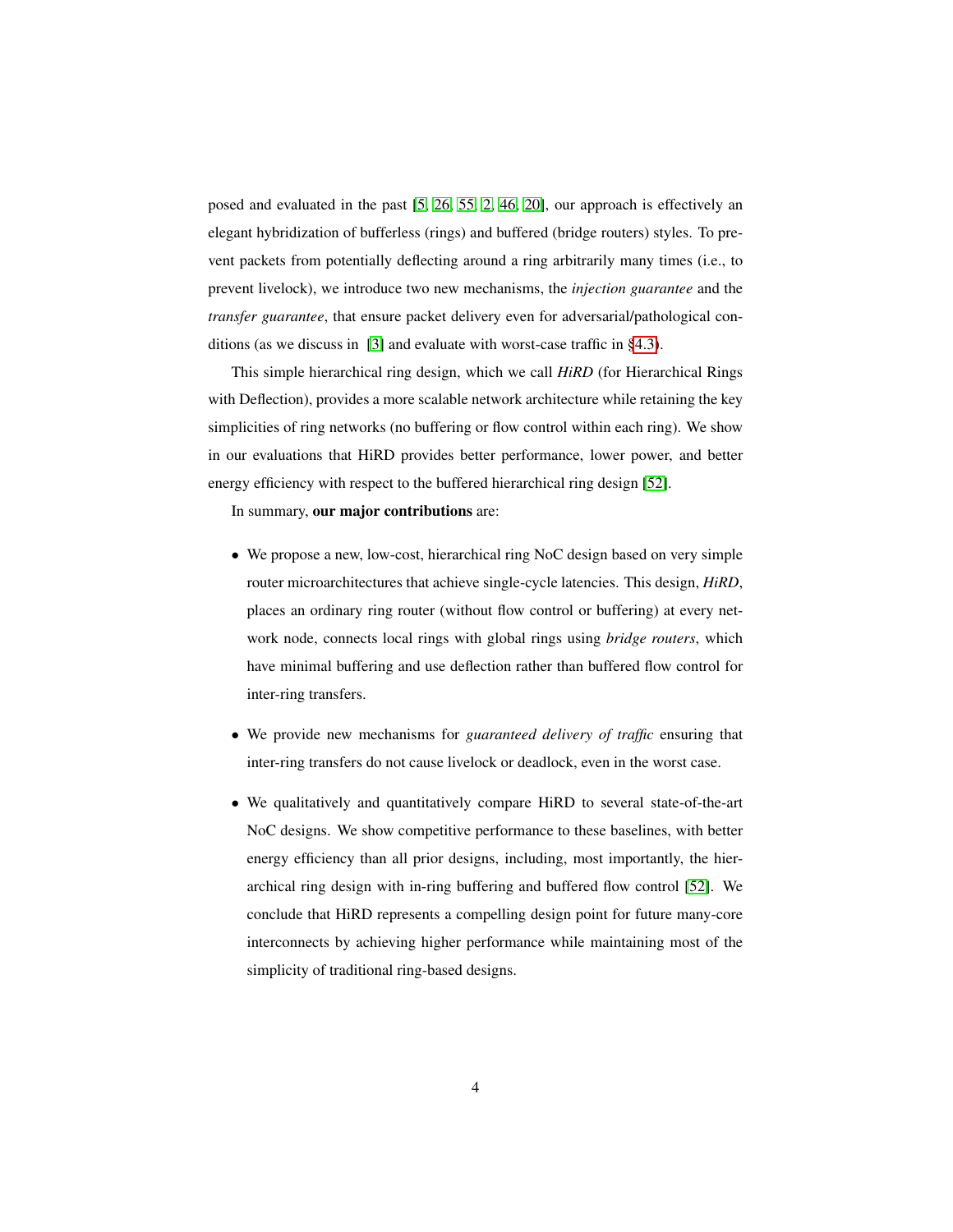# 2. HiRD: Simple Hierarchical Rings with Deflection

In this section, we describe the operation of our network design *HiRD*, or Hierarchical Rings with Deflection. HiRD is built on several basic operation principles:

- 1. Every node (e.g., CPU, cache slice, or memory controller) resides on one *local ring*, and connects to one *node router* on that ring.
- 2. Node routers operate exactly like routers (ring stops) in a single-ring interconnect: locally-destined flits are removed from the ring, other flits are passed through, and new flits can inject whenever there is a free slot (no flit present in a given cycle). There is no buffering or flow control within any local ring; flits are buffered only in ring pipeline registers. Node routers have a single-cycle latency.
- 3. Local rings are connected to one or more levels of *global rings* to form a tree hierarchy.
- 4. Rings are joined via *bridge routers*. A bridge router has a node-router-like interface on each of the two rings it connects, and has a set of transfer FIFOs (one in each direction) between the rings.
- 5. Bridge routers consume flits that require a transfer whenever the respective transfer FIFO has available space. The head flit in a transfer FIFO can inject into its new ring whenever there is a free slot (exactly as with new flit injections). When a flit requires a transfer but the respective transfer FIFO is full, the flit remains in its current ring. It will circle the ring and try again next time it encounters the correct bridge router (this is a *deflection*).

By using *deflections* rather than buffering and blocking flow control to manage ring transfers, HiRD retains node router simplicity, unlike past hierarchical ring network designs. This change comes at the cost of potential livelock (if flits are forced to deflect forever). We introduce two mechanisms to provide a deterministic guarantee of livelock-free operation in [\[3\]](#page-29-9).

While deflection-based bufferless routing has been previously proposed and evaluated for a variety of off-chip and on-chip interconnection networks (e.g., [\[5,](#page-29-5) [46,](#page-30-6) [20,](#page-29-8)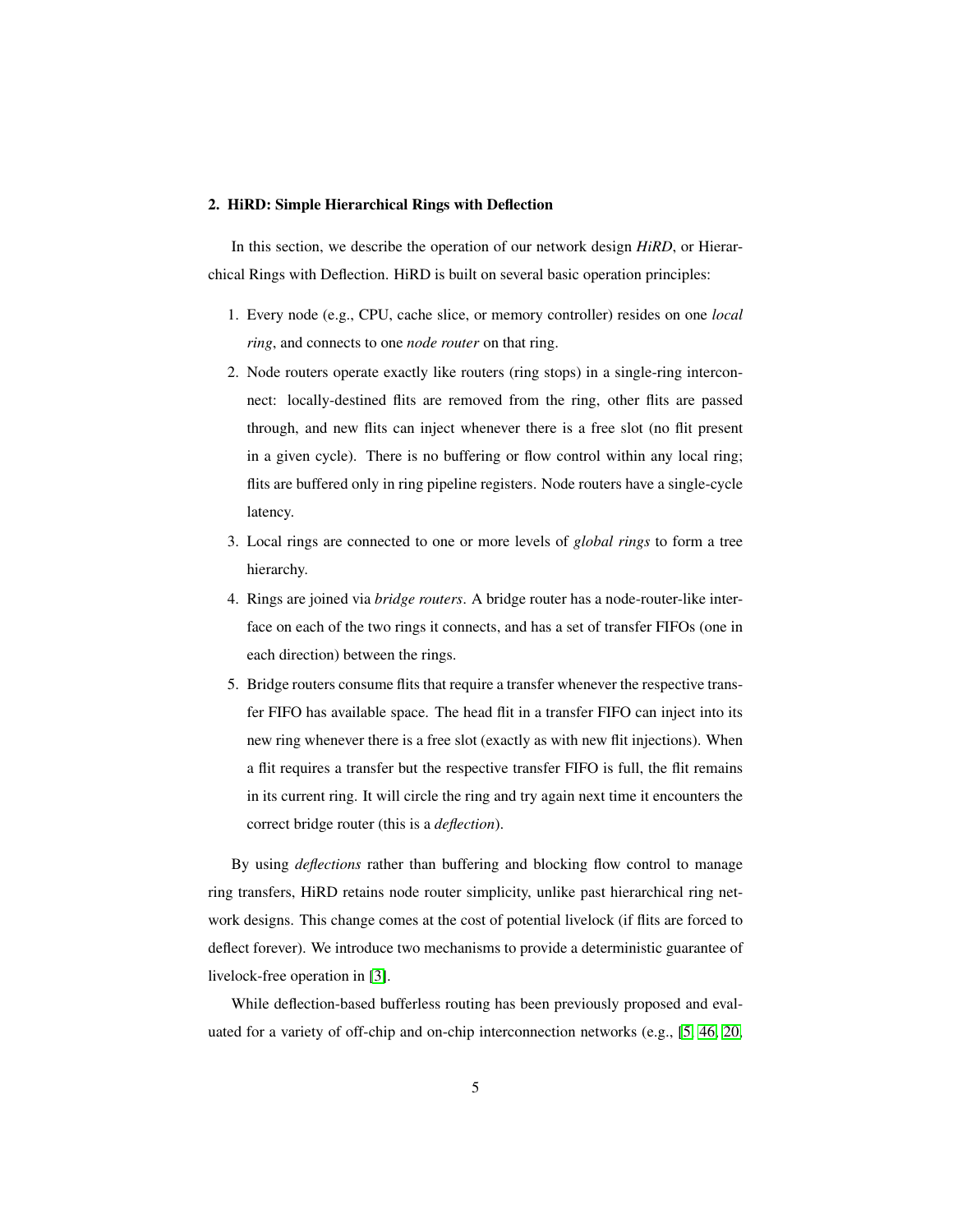[18,](#page-29-10) [19,](#page-29-11) [49,](#page-30-7) [50\]](#page-30-8)), deflections are trivially implementable in a ring: if deflection oc-curs, the flit<sup>[1](#page-5-0)</sup> continues circulating in the ring. Contrast this to past deflection-based schemes that operated on mesh networks where multiple incoming flits may need to be deflected among a multitude of possible out-bound ports, leading to much more circuit complexity in the router microarchitecture, as shown by [\[18,](#page-29-10) [25,](#page-29-12) [45\]](#page-30-9). Our application of deflection to rings leads to a simple and elegant embodiment of bufferless routing.

# *2.1. Node Router Operation*

At each node on a local ring, we place a single node router, shown in Figure [2.](#page-5-1) A node router is very simple: it passes through circulating traffic, allows new traffic to enter the ring through a MUX, and allows traffic to leave the ring when it arrives at its destination. Each router contains one pipeline register for the router stage, and one pipeline register for link traversal, so the router latency is exactly one cycle and the per-hop latency is two cycles. Such a design is very common in ring-based and ring-like designs (e.g., [\[31\]](#page-29-13)).



Figure 2: Node router.

<span id="page-5-1"></span>As flits enter the router on the ring, they first travel to the ejector. Because we use bidirectional rings, each node router has two ejectors, one per direction.<sup>[2](#page-5-2)</sup> Note that the flits constituting a packet may arrive out-of-order and at widely separated times. Re-assembly into packets is thus necessary. Packets are re-assembled and reassembly buffers are managed using the Retransmit-Once scheme, borrowed from the CHIPPER bufferless router design [\[18\]](#page-29-10). With this scheme, receivers reassemble packets in-place in MSHRs (Miss-Status Handling Registers [\[38\]](#page-30-10)), eliminating the need for separate reassembly buffers. The key idea in Retransmit-Once is to avoid ejection backpressureinduced deadlocks by ensuring that all arriving flits are consumed immediately at their

<span id="page-5-2"></span><span id="page-5-0"></span> $1$ All operations in the network happen in a flit level similar to previous works [\[46,](#page-30-6) [20,](#page-29-8) [18,](#page-29-10) [19,](#page-29-11) [49,](#page-30-7) [50\]](#page-30-8).

 $2$ For simplicity, we assume that up to two ejected flits can be accepted by the processor or reassembly buffers in a single cycle. For a fair comparison, we also implement two-flit-per-cycle ejection in our baselines.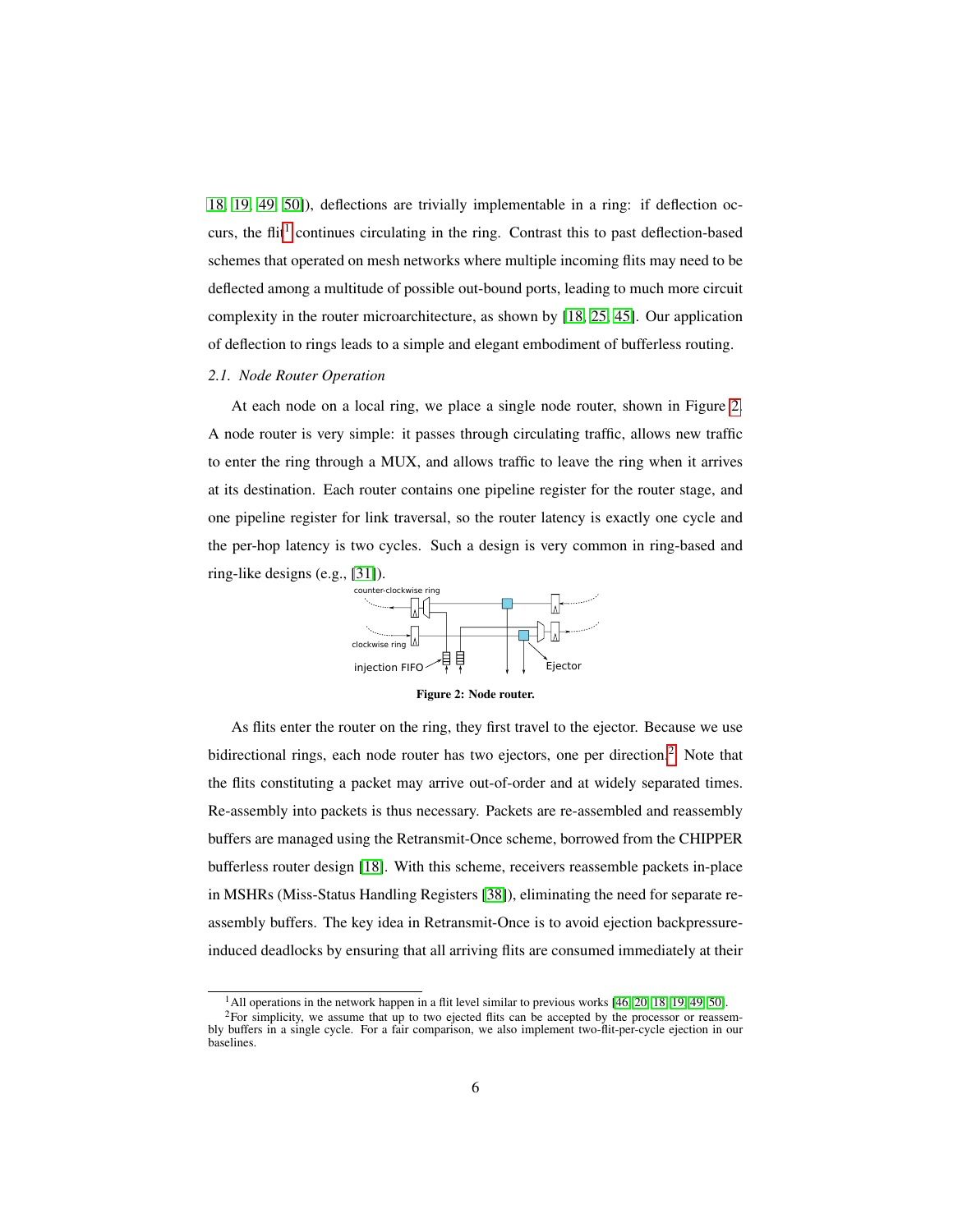receiver nodes. When a flit from a new packet arrives, it allocates a new reassembly buffer slot if available. If no slot is available, the receiver drops the flit and sets a bit in a retransmit queue which corresponds to the sender and transaction ID of the dropped flit. Eventually, when a buffer slot becomes available at the receiver, the receiver reserves the slot for a sender/transaction ID in its retransmit queue and requests a retransmit from the sender. Thus, all traffic arriving at a node is consumed (or dropped) immediately, so ejection never places backpressure on the ring. Retransmit-Once hence avoids protocol-level deadlock [\[18\]](#page-29-10). Furthermore, it ensures that a ring full of flits always drains, thus ensuring forward progress (as we will describe more fully in [\[3\]](#page-29-9)).

After locally-destined traffic is removed from the ring, the remaining traffic travels to the injection stage. At this stage, the router looks for "empty slots," or cycles where no flit is present on the ring, and injects new flits into the ring whenever they are queued for injection. The injector is even simpler than the ejector, because it only needs to find cycles where no flit is present and insert new flits in these slots. Note that we implement two separate injection buffers (FIFOs), one per ring direction; thus, two flits can be injected into the network in a single cycle. A flit enqueues for injection in the direction that yields a shorter traversal toward its destination.

<span id="page-6-2"></span><span id="page-6-0"></span>*2.2. Bridge Routers*



<span id="page-6-1"></span>Figure 3: Hierarchical ring design of HiRD.

The *bridge routers* connect a local ring and a global ring, or a global ring with a higher-level global ring (if there are more than two levels of hierarchy). A high-level block diagram of a bridge router is shown in Figure [4.](#page-7-0) A bridge router resembles two node routers, one on each of two rings, connected by FIFO buffers in both directions. When a flit arrives on one ring that requires a transfer to the other ring (according to the routing function described below in [§2.3\)](#page-8-0), it can leave its current ring and wait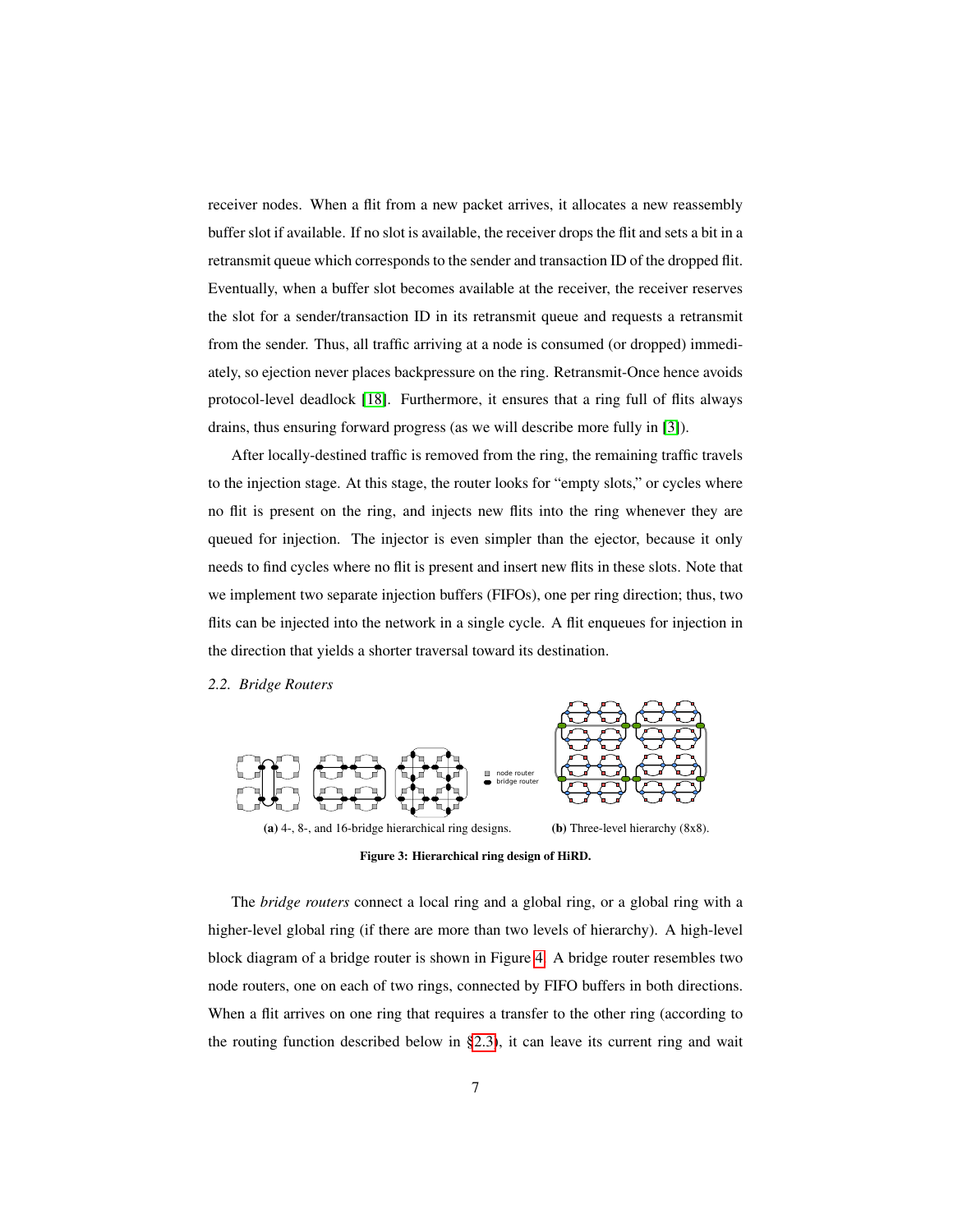in a FIFO as long as there is space available. These *transfer FIFOs* exist so that a transferring flit's arrival need not be perfectly aligned with a free slot on the destination ring. However, this transfer FIFO will sometimes fill. In that case, if any flit arrives that requires a transfer, the bridge router simply does not remove the flit from its current ring; the flit will continue to travel around the ring, and will eventually come back to the bridge router, at which point there may be an open slot available in the transfer FIFO. This is analogous to a *deflection* in hot-potato routing [\[5\]](#page-29-5), also known as deflection routing, and has been used in recent on-chip mesh interconnect designs to resolve contention [\[46,](#page-30-6) [18,](#page-29-10) [19,](#page-29-11) [59,](#page-30-11) [49,](#page-30-7) [50\]](#page-30-8). Note that to ensure that flits are *eventually* delivered, despite any deflections that may occur, we introduce two *guarantee mechanisms* in [\[3\]](#page-29-9). Finally, note that deflections may cause flits to arrive out-of-order (this is fundamental to any non-minimal adaptively-routed network). Because we use Retransmit-Once [\[18\]](#page-29-10), packet reassembly works despite out-of-order arrival.

<span id="page-7-0"></span>



The bridge router uses *crossbars* to allow a flit ejecting from either ring direction in a bidirectional ring to enqueue for injection in either direction in the adjoining ring. When a flit transfers, it picks the ring direction that gives a shorter distance, as in a node router. However, these crossbars actually allow for a more general case: the bridge router can actually join several rings together by using larger crossbars. For our network topology, we use hierarchical rings. We use wider global rings than local rings (analogous to a *fat tree* [\[26\]](#page-29-6)) for performance reasons. These wider rings perform logically as separate rings as wide as one flit. Although not shown in the figure for simplicity, the bridge router in such a case uses a larger crossbar and has one ring interface (including transfer FIFO) per ring-lane in the wide global ring. The bridge router then load-balances flits between rings when multiple lanes are available. (The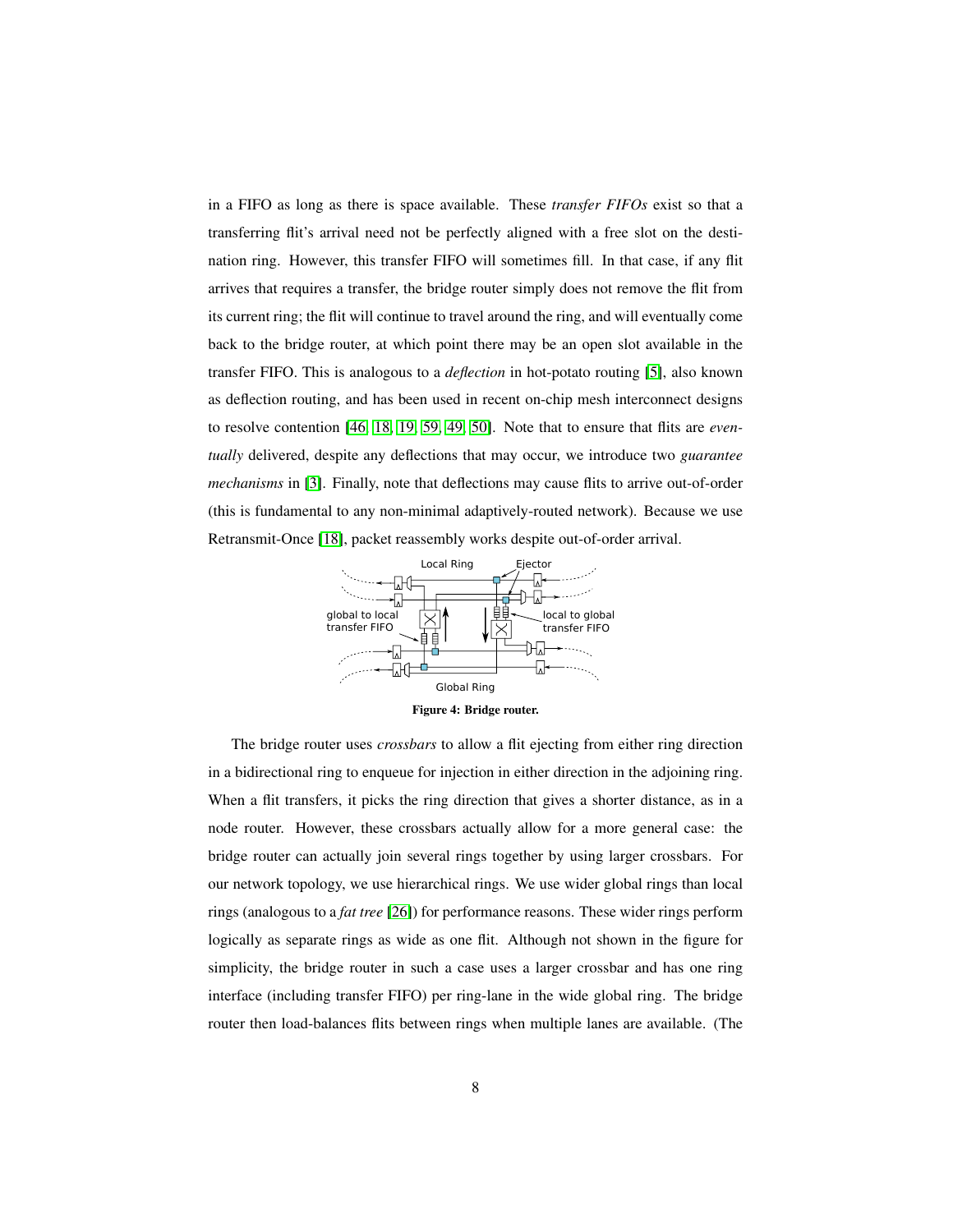crossbar and transfer FIFOs are fully modeled in our evaluations.)

When building a two-level design, there are many different arrangements of global rings and bridge routers that can efficiently link the local rings together. Figure [3a](#page-6-0) shows three designs denoted by the number of bridge routers in total: 4-bridge, 8 bridge, and 16-bridge. We assume an 8-bridge design for the remainder of this paper. Also, note that the hierarchical structure that we propose can be extended to more than two levels. We use a 3-level hierarchy, illustrated in Figure [3b,](#page-6-1) to build a 64-node network.

Finally, in order to address a potential deadlock case (which will be explained more in [\[3\]](#page-29-9)), bridge routers implement a special *Swap Rule*. The Swap Rule states that when the flit that just arrived on each ring requires a transfer to the other ring, the flits can be *swapped*, bypassing the transfer FIFOs altogether. This requires a bypass datapath (which is fully modeled in our hardware evaluations). It ensures correct operation in the case when transfer FIFOs in both directions are full. Only one swap needs to occur in any given cycle, even when the bridge router connects to a wide global ring. Note that because the swap rule requires this bypass path, the behavior is always active (it would be more difficult to definitively identify a deadlock and enable the behavior only in that special case). The Swap Rule may cause flits to arrive out-of-order when some are bypassed in this way, but the network already delivers flits out-of-order, so correctness is not compromised.

# <span id="page-8-0"></span>*2.3. Routing*

Finally, we briefly address routing. Because a hierarchical ring design is fundamentally a *tree*, routing is very simple: when a flit is destined for a node in another part of the hierarchy, it first travels *up* the tree (to more global levels) until it reaches a common ancestor of its source and its destination, and then it travels *down* the tree to its destination. Concretely, each node's address can be written as a series of parts, or digits, corresponding to each level of the hierarchy (these trivially could be bitfields in a node ID). A ring can be identified by the common prefix of all routers on that ring; the root global ring has a null (empty) prefix, and local rings have prefixes consisting of all digits but the last one. If a flit's destination does not match the prefix of the ring it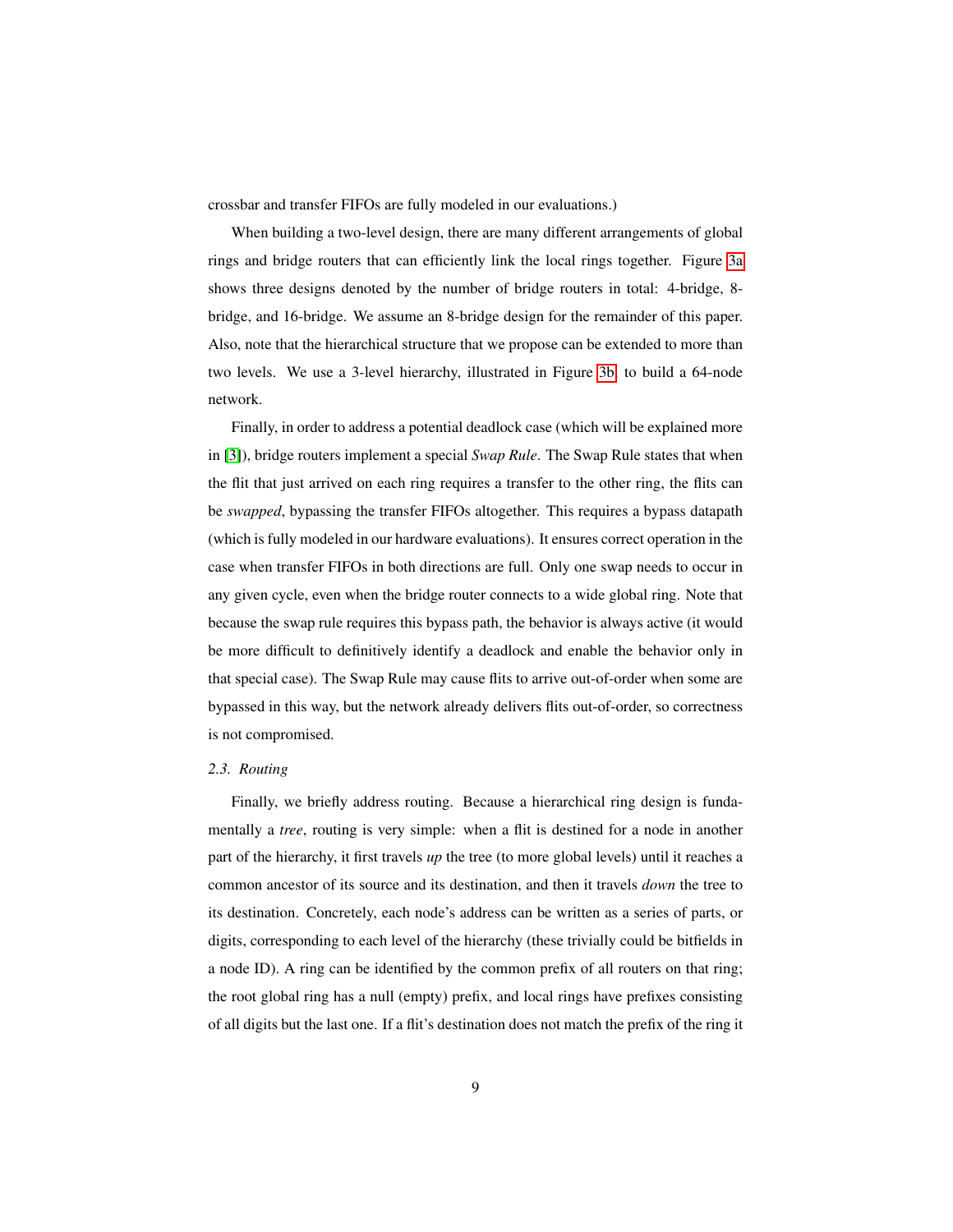is on, it takes any bridge router to a more global ring. If a flit's destination does match the prefix of the ring it is on (meaning that it is traveling down to more local levels), it takes any bridge router which connects to the next level, until it finally reaches the local ring of its destination and ejects at the node with a full address match.

# *2.4. Guaranteed Delivery: Correctness in Hierarchical Ring Interconnects*

We provide a rigorous description of how our mechanism guarantees packet delivery in our original work available in Section III of [\[3\]](#page-29-9). We also show that the required hardware cost is minimal in Section III.D of the same work. We refer the reader to the original work for these analyses [\[3\]](#page-29-9).

## <span id="page-9-1"></span>3. Evaluation Methodology

We perform our evaluations using a cycle-accurate simulator of a CMP system with 1.6GHz interconnect to provide application-level performance results. Details are given in Tables [1](#page-9-0) and [2.](#page-10-0)

<span id="page-9-0"></span>

| <b>Parameter</b>            | <b>Setting</b>                                                                    |
|-----------------------------|-----------------------------------------------------------------------------------|
| System topology             | CPU core and shared cache slice at every node                                     |
| Core model                  | Out-of-order, 128-entry ROB, 16 MSHRs (maximum simultaneous outstanding re-       |
|                             | quests)                                                                           |
| Private L1 cache            | 64 KB, 4-way associative, 32-byte block size                                      |
| Shared L <sub>2</sub> cache | Perfect (always hits) to stress the network and penalize our reduced-capacity     |
|                             | deflection-based design; cache-block-interleaved                                  |
| Cache coherence             | Directory-based protocol (based on SGI Origin [41]), directory entries co-located |
|                             | with shared cache blocks                                                          |
| Simulation length           | 5M-instruction warm-up, 25M-instruction active execution per node [46, 18, 8, 19] |

Table 1: Simulation and system configuration parameters.

Our methodology ensures a rigorous and isolated evaluation of NoC capacity for especially cache-resident workloads, and has also been used in other studies [\[46,](#page-30-6) [18,](#page-29-10) [49,](#page-30-7) [50,](#page-30-8) [19\]](#page-29-11). Instruction traces for the simulator are taken using a Pintool [\[44\]](#page-30-13) on representative portions of SPEC CPU2006 workloads.

We mainly compare to a single bidirectional ring and a state-of-the-art buffered hierarchical ring [\[52\]](#page-30-2). Also, note that while there are many possible ways to optimize each baseline (such as congestion control [\[8,](#page-29-14) [49,](#page-30-7) [50\]](#page-30-8), adaptive routing schemes, and careful parameter tuning), we assume a fairly typical aggressive configuration for each.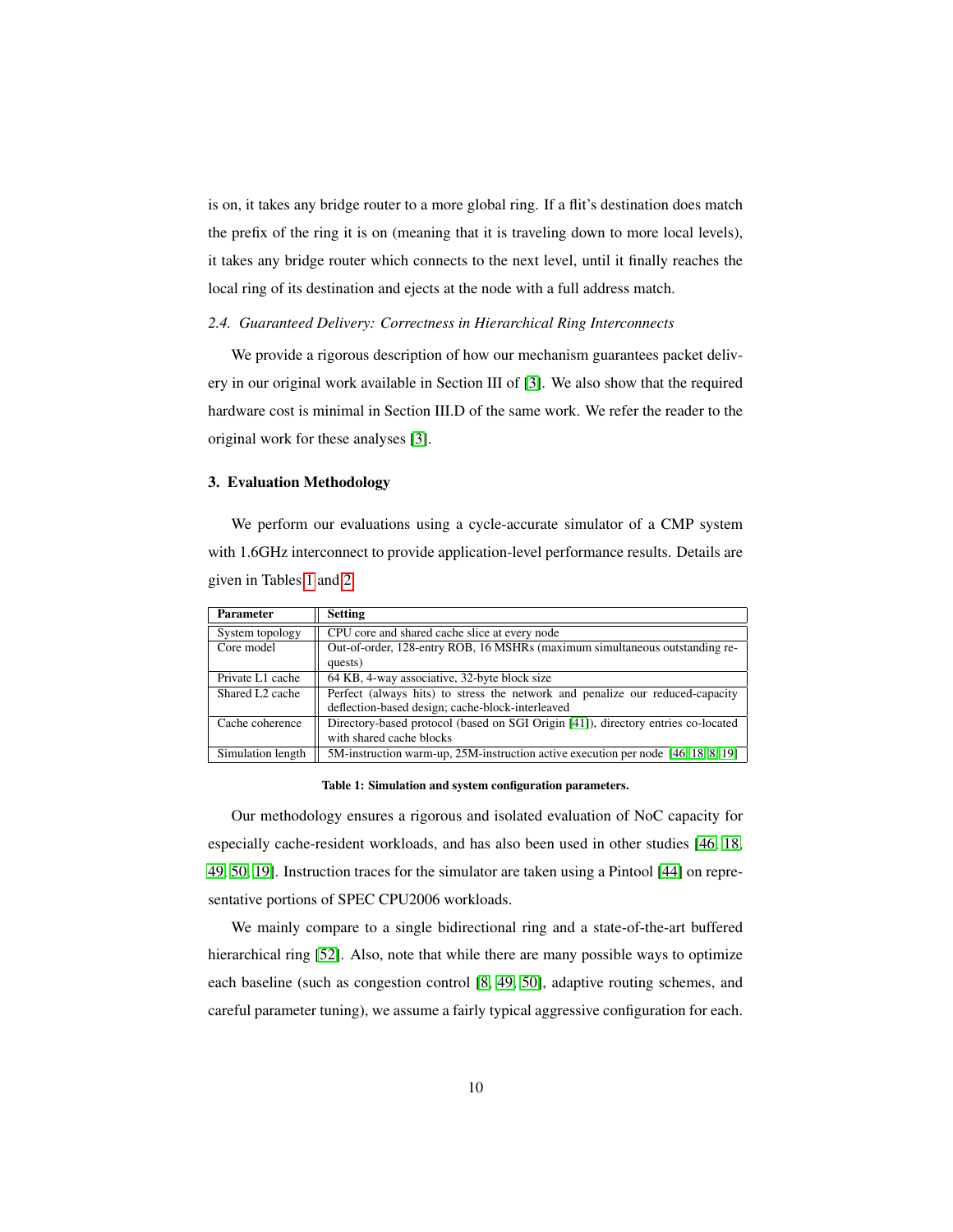<span id="page-10-0"></span>

| Parameter          | <b>Network</b>        | Setting                                                       |  |  |
|--------------------|-----------------------|---------------------------------------------------------------|--|--|
|                    | Single Ring           | Bidirectional, 4x4: 64-bit and 128-bit width, 8x8: 128-bit    |  |  |
| Interconnect Links |                       | and 256-bit width                                             |  |  |
|                    | <b>Buffered HRing</b> | Bidirectional, 4x4: 3-cycle per-hop latency (link+router);    |  |  |
|                    |                       | 64-bit local and 128-bit global rings, 8x8: three-level hier- |  |  |
|                    |                       | archy, 4x4 parameters, with second-level rings connected      |  |  |
|                    |                       | by a 256-bit third-level ring                                 |  |  |
|                    | HiRD                  | <b>4x4:</b> 2-cycle (local), 3-cycle (global) per-hop latency |  |  |
|                    |                       | (link+router); 64-bit local ring, 128-bit global ring; 8x8:   |  |  |
|                    |                       | 4x4 parameters, with second-level rings connected by a        |  |  |
|                    |                       | 256-bit third-level ring                                      |  |  |
|                    | Single Ring           | 1-cycle per-hop latency (as in [33])                          |  |  |
|                    | <b>Buffered HRing</b> | Node (NIC) and bridge (IRI) routers based on [52]; 4-flit     |  |  |
| Router             |                       | in-ring and transfer FIFOs. Bidirectional links of dual-flit  |  |  |
|                    |                       | width (for fair comparison with our design). Bubble flow      |  |  |
|                    |                       | control [7] for deadlock freedom.                             |  |  |
|                    | HiRD                  | Local-to-global buffer depth of 1, global-to-local buffer     |  |  |
|                    |                       | depth of 4                                                    |  |  |

#### Table 2: Network parameters.

Data Mapping: We map data in a cache-block-interleaved way to different shared L2 cache slices. This mapping is agnostic to the underlying locality. As a result, it does not exploit the low-latency data access in the local ring. One can design systematically better mapping in order to keep frequently used data in the local ring as in [\[42,](#page-30-15) [10\]](#page-29-16). However, such a mapping mechanism is orthogonal to our proposal and can be applied in all ring-based network designs.

Application & Synthetic Workloads: The system is run with a set of 60 multiprogrammed workloads. Each workload consists of one single-threaded instance of a SPEC CPU2006 benchmark on each core, for a total of either 16 (4x4) or 64 (8x8) benchmark instances per workload. Multiprogrammed workloads such as these are representative of many common workloads for large CMPs. Workloads are constructed at varying network intensities as follows: first, benchmarks are split into three classes (Low, Medium and High) by L1 cache miss intensity (which correlates directly with network injection rate), such that benchmarks with less than 5 misses per thousand instructions (MPKI) are "Low-intensity," between 5 and 50 are "Medium-intensity," and above 50 MPKI are "High-intensity." Workloads are then constructed by randomly selecting a certain number of benchmarks from each category. We form workload sets with four intensity mixes: High (H), Medium (M), Medium-Low (ML), and Low (L), with 15 workloads in each (the average network injection rates for each category are 0.47, 0.32, 0.18, and 0.03 flits/node/cycle, respectively).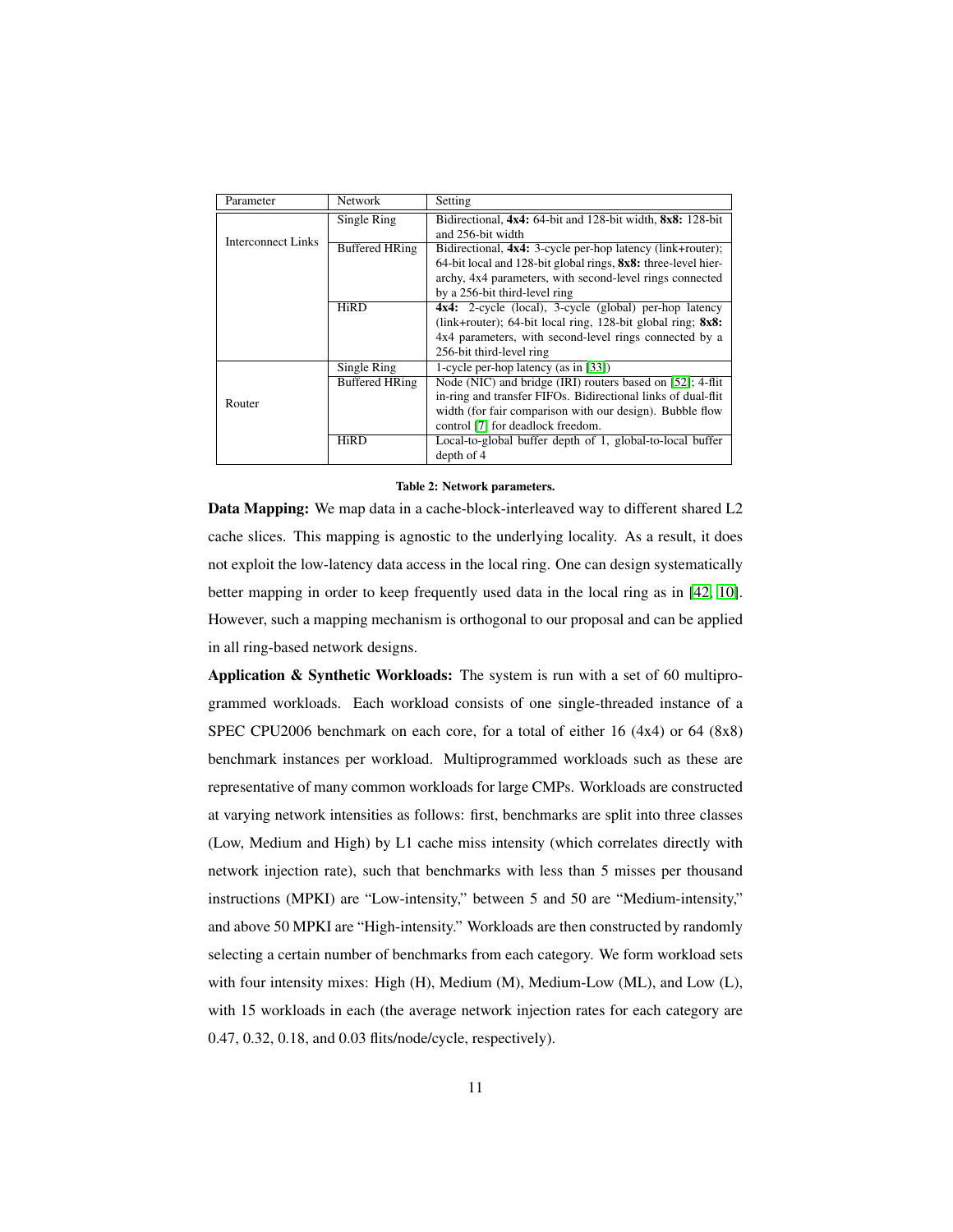Multithreaded Workloads: We use the GraphChi implementation of the GraphLab framework [\[40,](#page-30-16) [43\]](#page-30-17). The implementation we use is designed to run efficiently on multicore systems. The workload consists of Twitter Community Detection (CD), Twitter Page Rank (PR), Twitter Connected Components (CC), Twitter Triangle Counting (TC) [\[39\]](#page-30-18), and Graph500 Breadth First Search (BFS). We simulated the representative portion of each workload and each workload has a working set size of greater than 151.3MB. On every simulation of these multithreaded workloads, we warm up the cache with the first 5 million instructions, then we run the remaining code of the representative portion.

Energy & Area: We measure the energy and area of routers and links by individually modeling the crossbar, pipeline registers, buffers, control logic, and other datapath components. For links, buffers and datapath elements, we use DSENT 0.91 [\[57\]](#page-30-19). Control logic is modeled in Verilog RTL. Both energy and area are calculated based on a 45nm technology.

We assume a 2.5 mm link length for single-ring designs. For the hierarchical ring design, we assume 1 mm links between local-ring routers, because the four routers on a local ring can be placed at four corners that meet in a tiled design. Global-ring links are assumed to be 5.0 mm, because they span across two tiles on average if local rings are placed in the center of each four-tile quadrant. Third-level global ring links are assumed to be 10mm in the 8x8 evaluations. This floorplan is illustrated in more detail in Figure [5.](#page-11-0)

<span id="page-11-0"></span>

Figure 5: Assumed floorplan for HiRD 3-level (64-node) network. Two-level (16-node) network consists of one quadrant of this floorplan.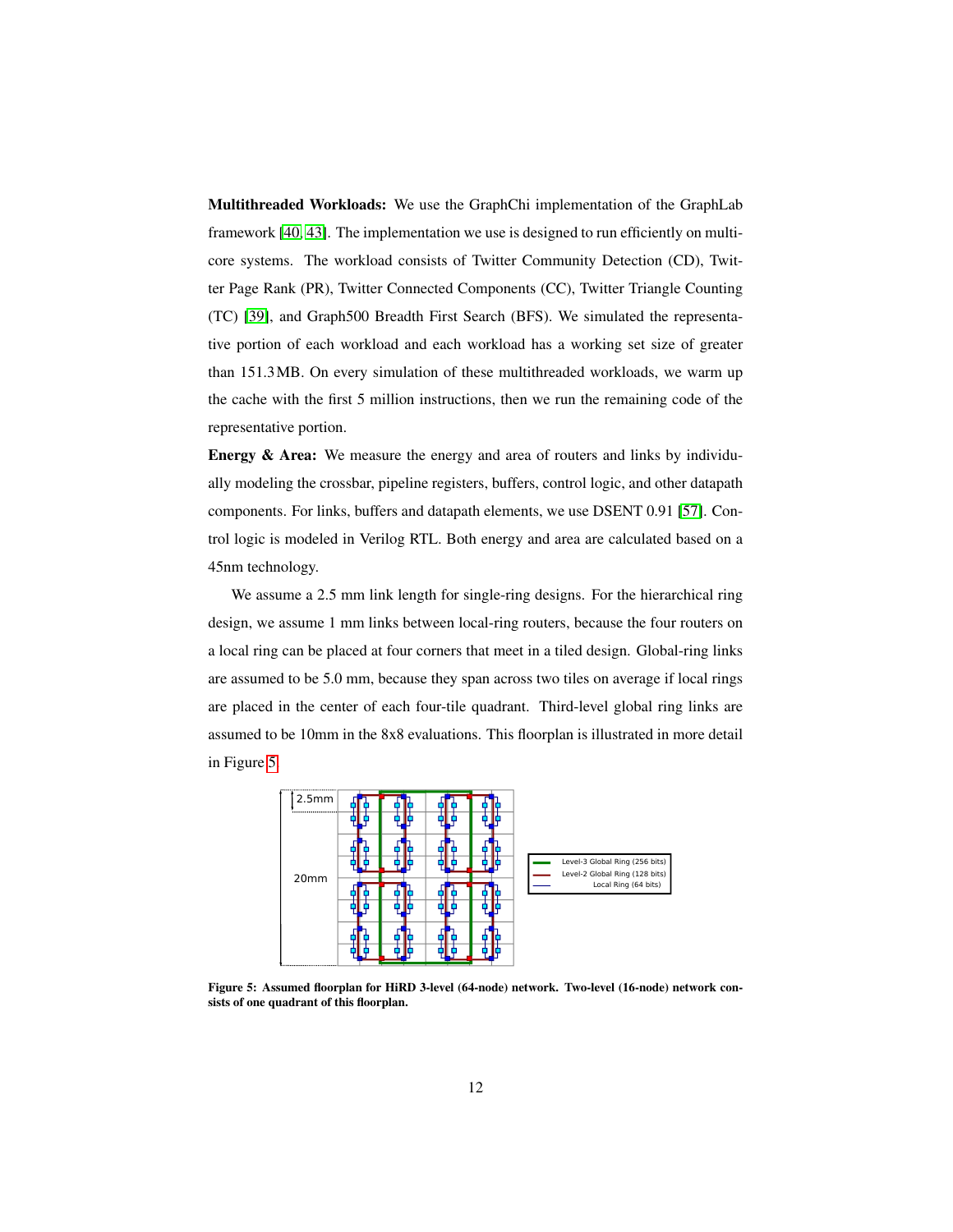Application Evaluation Metrics: For multiprogrammed workloads, we present application performance results using the commonly-used Weighted Speedup metric [\[56,](#page-30-20) [17\]](#page-29-17). We use the maximum slowdown metric to measure unfairness [\[14,](#page-29-18) [34,](#page-30-21) [35,](#page-30-22) [61,](#page-30-23) [16,](#page-29-19) [48\]](#page-30-24).

# 4. Evaluation

We provide a comprehensive evaluation of our proposed mechanism against other ring baselines. Since our goal is to provide a better ring design, our main comparisons are to ring networks. However, we also provide sensitivity analyses and comparisons to other network designs as well.

# *4.1. Ring-based Network Designs*

# Multiprogrammed workloads

Figure [6](#page-12-0) shows performance (weighted speedup normalized per node), power (total network power normalized per node), and energy-efficiency (perf./power) for 16-node and 64-node HiRD and buffered hierarchical rings in [\[52\]](#page-30-2), using identical topologies, as well as a single ring (with different bisection bandwidths).

<span id="page-12-0"></span>

Figure 6: HiRD as compared to buffered hierarchical rings and a single-ring network.

1. A hierarchical topology yields significant performance advantages over a single ring (i) when network load is high and/or (ii) when the network scales to many nodes.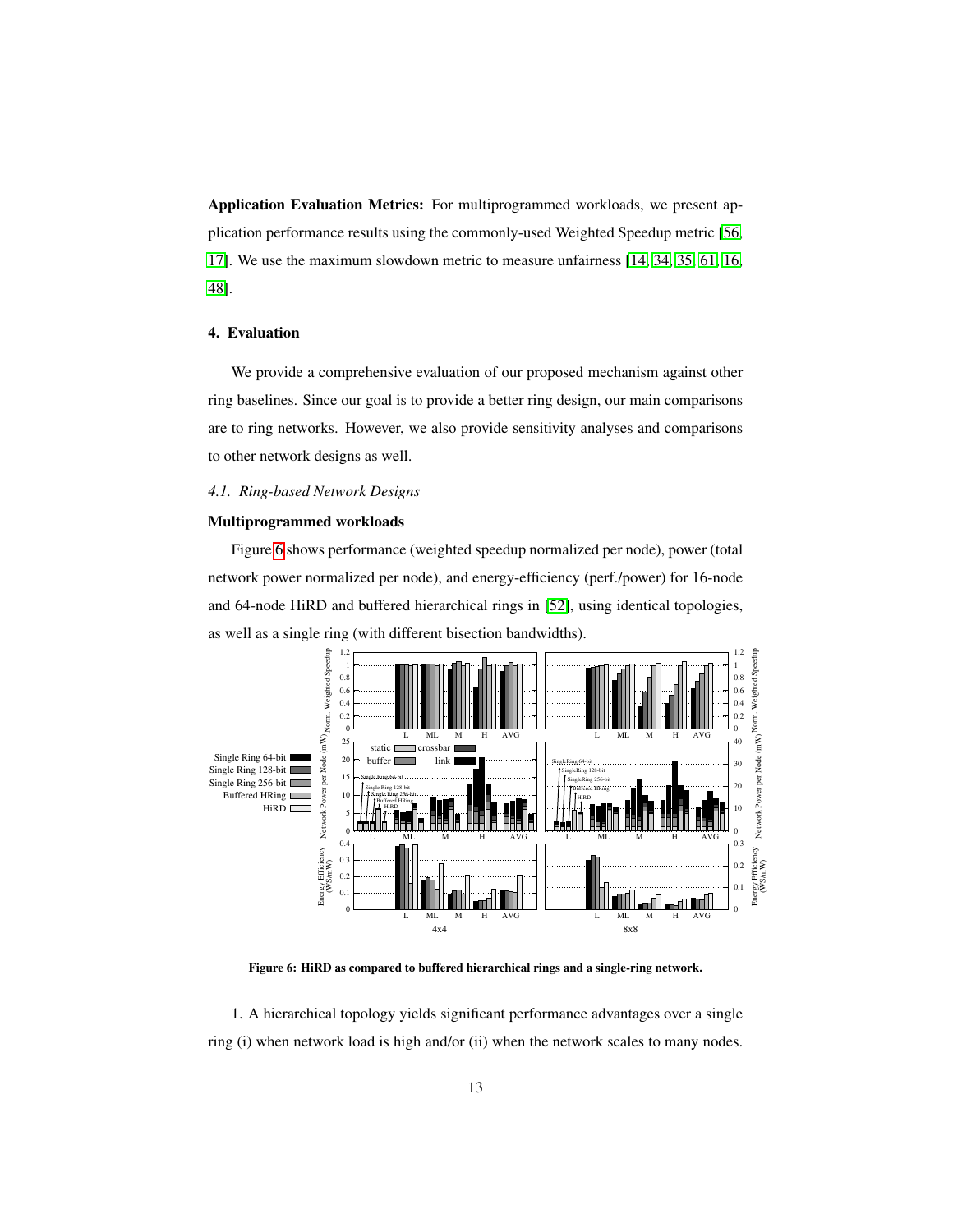As shown, the buffered hierarchical ring improves performance by 7% (and HiRD by 10%) in high-load workloads at 16 nodes compared to a single ring with 128-bit links. The hierarchical design also reduces power because hop count is reduced. Therefore, link power reduces significantly with respect to a single ring. On average, in the 8x8 configuration, the buffered hierarchical ring network obtains 15.6% better application performance than the single ring with 256-bit links, while HiRD attains 18.2% higher performance.

2. Compared to the buffered hierarchical ring, HiRD has significantly lower network power and better performance. On average, HiRD reduces total network power (links and routers) by  $46.5\%$  ( $4x4$ ) and  $14.7\%$  ( $8x8$ ) relative to this baseline. This reduction in turn yields significantly better energy efficiency (lower energy consumption for buffers and slightly higher for links). Overall, HiRD is the most energy-efficient of the ring-based designs evaluated in this paper for both 4x4 and 8x8 network sizes. HiRD also performs better than Buffered HRing due to the reasons explained in the next section ([§4.2\)](#page-14-0).

3. While scaling the link bandwidth increases the performance of a single ring network, the network power increases 25.9% when the link bandwidth increases from 64-bit to 128-bit and 15.7% when the link bandwidth increases from 128-bit to 256-bit because of higher dynamic energy due to wider links. In addition, scaling the link bandwidth is not a scalable solution as a single ring network performs worse than the bufferred hierarchical ring baseline even when a 256-bit link is used.

#### Multithreaded workloads

Figure [7](#page-14-1) shows the performance and power of HiRD on multithreaded applications compared to a buffered hierarchical ring and a single-ring network for both 16-node and 64-node systems. On average, HiRD performs 0.1% (4x4) and 0.73% (8x8) worse than the buffered hierarchical ring. However, on average, HiRD consumes 43.8% (4x4) and 3.1% (8x8) less power, leading to higher energy efficiency. This large reduction in energy comes from the elimination of most buffers in HiRD.

Both the buffered hierarchical ring and HiRD outperform single ring networks, and the performance improvement increases as we scale the size of the network.

Even though HiRD performs competitively with a buffered hierarchical ring net-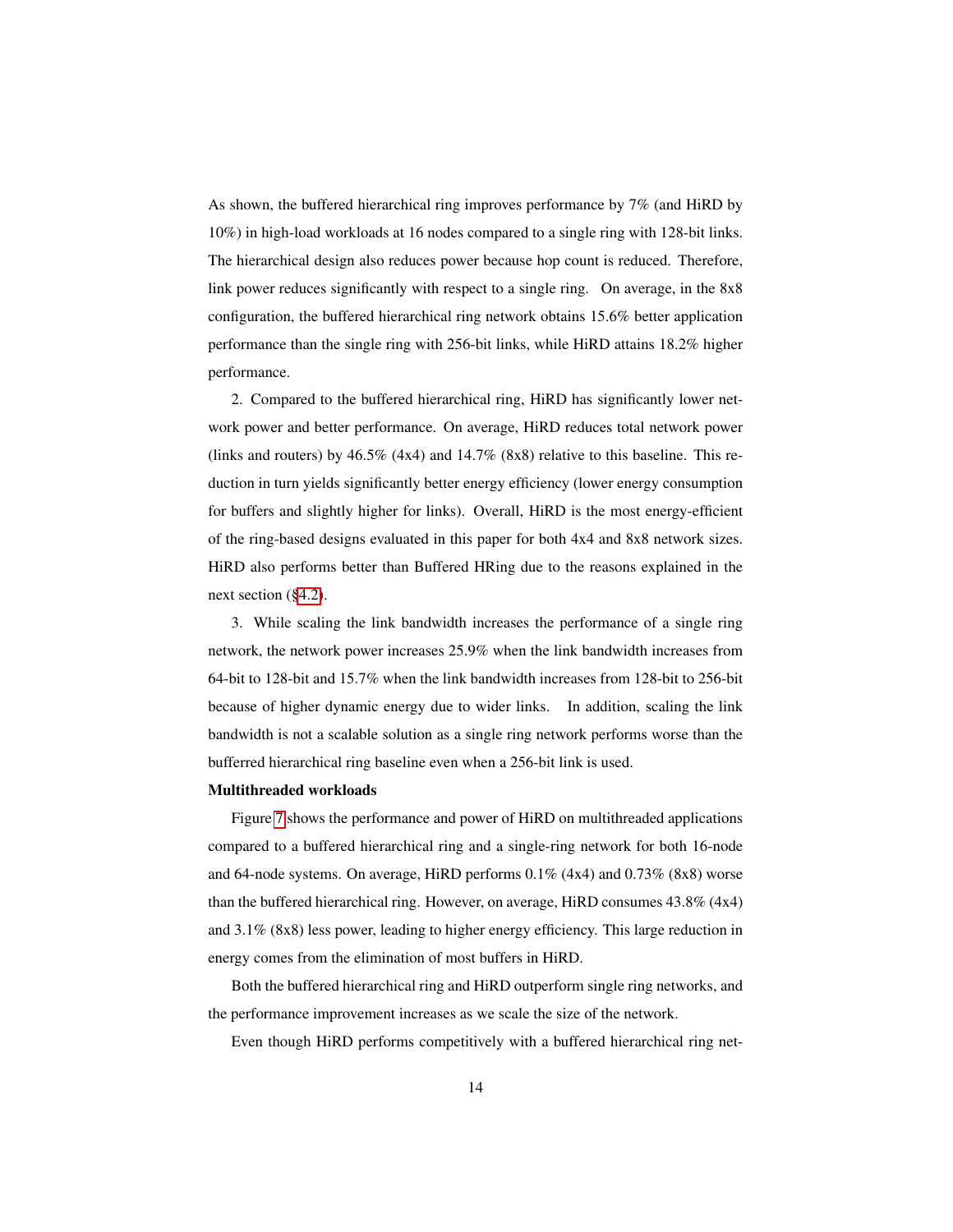<span id="page-14-1"></span>

Figure 7: HiRD as compared to buffered hierarchical rings and a single-ring network on multithreaded workloads.

work in most cases, HiRD performs poorly on the Page Ranking application. We observe that Page Ranking generates more non-local network traffic than other applications. As HiRD is beneficial mainly at lowering the local-ring latency, it is unable to speed up such non-local traffic, and is thus unable to help Page Ranking. In addition, Page Ranking also has higher network traffic, causing more congestion in the network (we observe 17.3% higher average network latency for HiRD in an 8x8 network), and resulting in a performance drop for HiRD. However, it is possible to use a different number of bridge routers as illustrated in Figure [3a,](#page-6-0) to improve the performance of HiRD, which we will analyze in Section [4.8.](#page-22-0) Additionally, it is possible to apply a locality-aware cache mapping technique [\[42,](#page-30-15) [10\]](#page-29-16) in order to take advantage of lower local-ring latency in HiRD.

We conclude that HiRD is effective in improving evergy efficiency significantly for both multiprogrammed and multithreaded applications.

## <span id="page-14-0"></span>*4.2. Synthetic-Traffic Network Behavior*

Figure [8](#page-15-0) shows the average packet latency as a function of injection rate for buffered and bufferless mesh routers, a single-ring design, the buffered hierarchical ring, and HiRD in 16 and 64-node systems. We show uniform random, transpose and bit com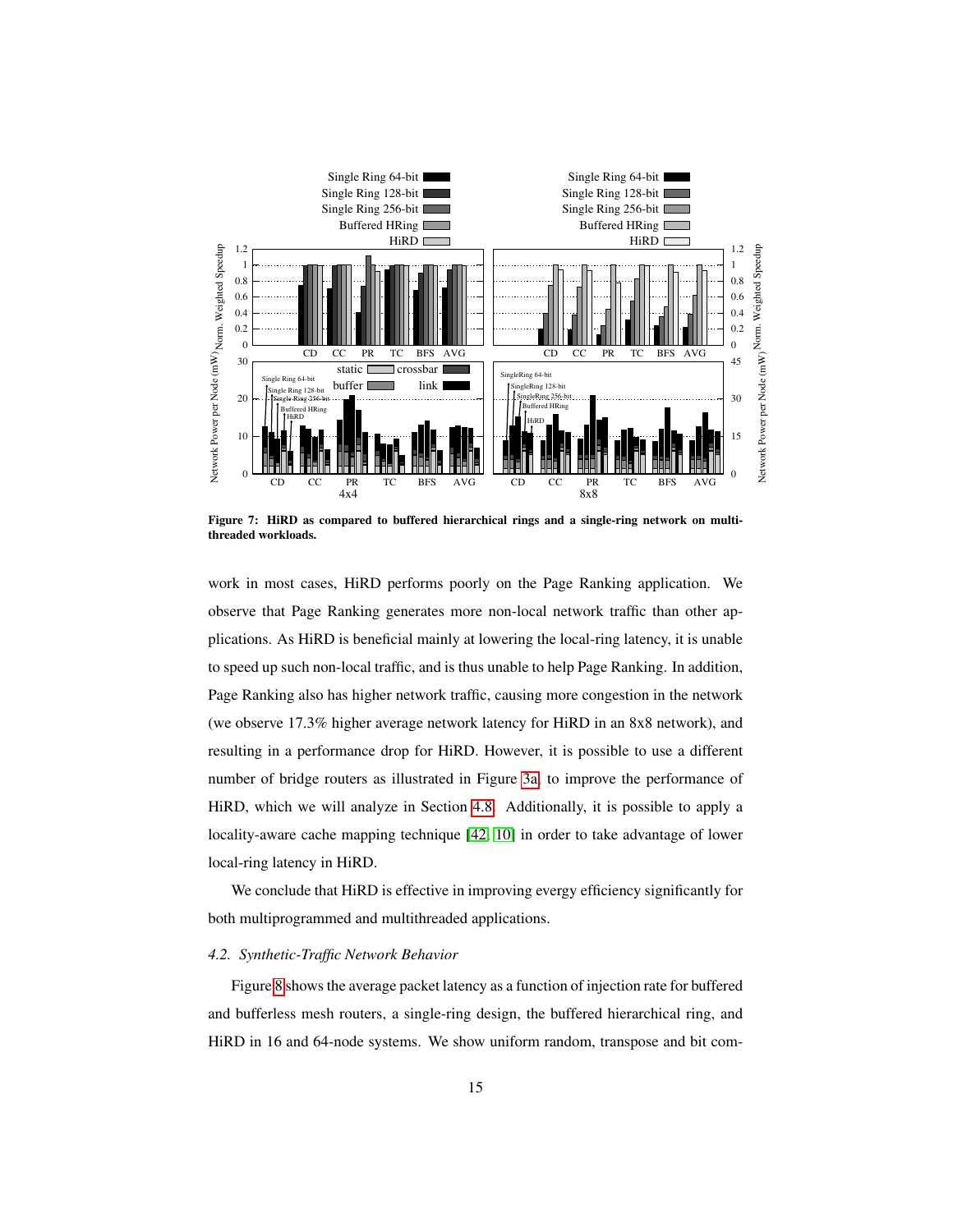plement traffic patterns [\[11\]](#page-29-1). Sweeps on injection rate terminate at network saturation. The buffered hierarchical ring saturates at a similar point to HiRD but maintains a slightly lower average latency because it avoids transfer deflections. In contrast to these high-capacity designs, the 256-bit single ring saturates at a lower injection rate.

<span id="page-15-0"></span>

Figure 8: Synthetic-traffic evaluations for 4x4 and 8x8 networks.

As network size scales to 8x8, HiRD performs significantly better than the 256 bit single ring, because the hierarchy reduces the cross-chip latency while preserving bisection bandwidth. HiRD also performs better than Buffered HRing because of two reasons. First, HiRD is able to allow higher peak utilization (91%) than Buffered HRing (71%) on the global rings. We observed that when flits have equal distance in a clock-wise and counter clock-wise direction, Buffered HRing has to send flits to one direction in order to avoid deadlock while deflections in HiRD allow flits to travel in both directions, leading to better overall network utilization. Second, at high injection rates, the transfer guarantee [\[3\]](#page-29-9) starts throttling the network, disallowing future flits to be injected into the network until the existing flits arrive at their destinations. This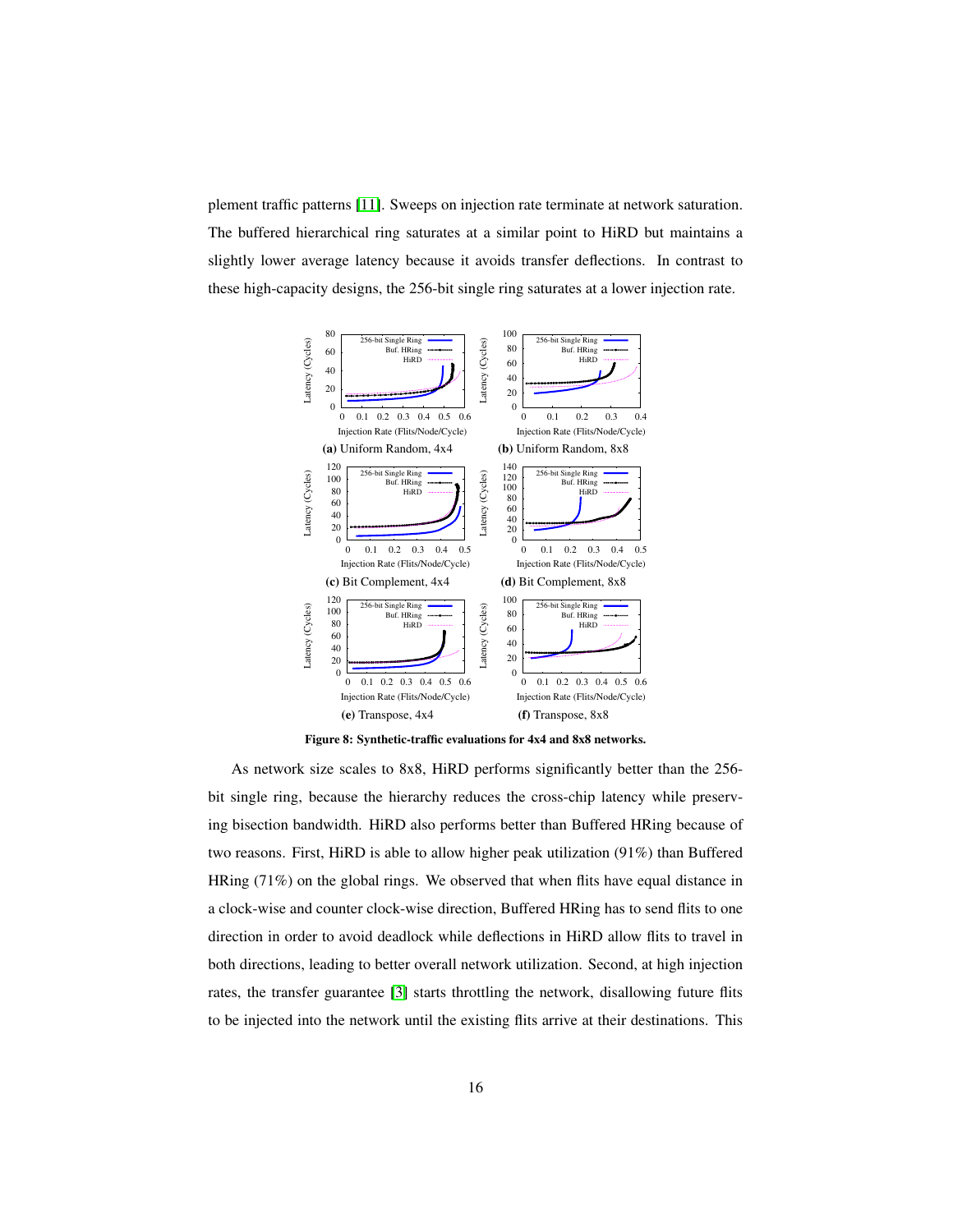<span id="page-16-1"></span>

| Configuration             | Network Throughput<br>(flits/node/cycle) |        |        | Transfer FIFO Wait<br>(cycles) | Deflections/Retries |
|---------------------------|------------------------------------------|--------|--------|--------------------------------|---------------------|
|                           | Ring A                                   | Ring B | Ring C | avg/max                        | avg/max             |
| <b>Without Guarantees</b> | 0.164                                    | 0.000  | 0.163  | 2.5/299670                     | 6.0/49983           |
| With Guarantees           | 0.133                                    | 0.084  | 0.121  | 1.2766                         | 2.8/18              |

Table 3: Results of worst-case traffic pattern without and with injection/transfer guarantees enabled.

reduces congestion in the network and allows HiRD to saturate at a higher injection rate than the buffered hierarchical ring design.

#### <span id="page-16-0"></span>*4.3. Injection and Transfer Guarantees*

In this subsection, we study HiRD's behavior under a worst-case synthetic traffic pattern that triggers the injection and transfer guarantees and demonstrates that they are necessary for correct operation, and that they work as designed.

Traffic Pattern: In the worst-case traffic pattern, all nodes on three rings in a twolevel (16-node) hierarchy inject traffic (we call these rings Ring A, Ring B, and Ring C). Rings A, B, and C have bridge routers adjacent to each other, in that order, on the single global ring. All nodes in Ring A continuously inject flits to nodes in Ring C, and all nodes in Ring C likewise inject flits to nodes in Ring A. This creates heavy traffic on the global ring across the point at which Ring B's bridge router connects. All nodes on Ring B continuously inject flits (whenever they are able) addressed to another ring elsewhere in the network. However, because Rings A and C continuously inject flits, Ring B's bridge router will not be able to transfer any flits to the global ring in the steady state (unless another mechanism such as the throttling mechanism in [\[3\]](#page-29-9) intercedes).

Results: Table [3](#page-16-1) shows three pertinent metrics on the network running the described traffic pattern: average network throughput (flits/node/cycle) for nodes on Rings A, B, and C, the maximum time (in cycles) spent by any one flit at the head of a transfer FIFO, and the maximum number of times any flit is deflected and has to circle a ring to try again. These metrics are reported with the injection and transfer guarantee mechanisms disabled and enabled. The experiment is run with the synthetic traffic pattern for 300K cycles.

The results show that *without* the injection and transfer guarantees, Ring B is completely starved and cannot transfer any flits onto the global ring. This is confirmed by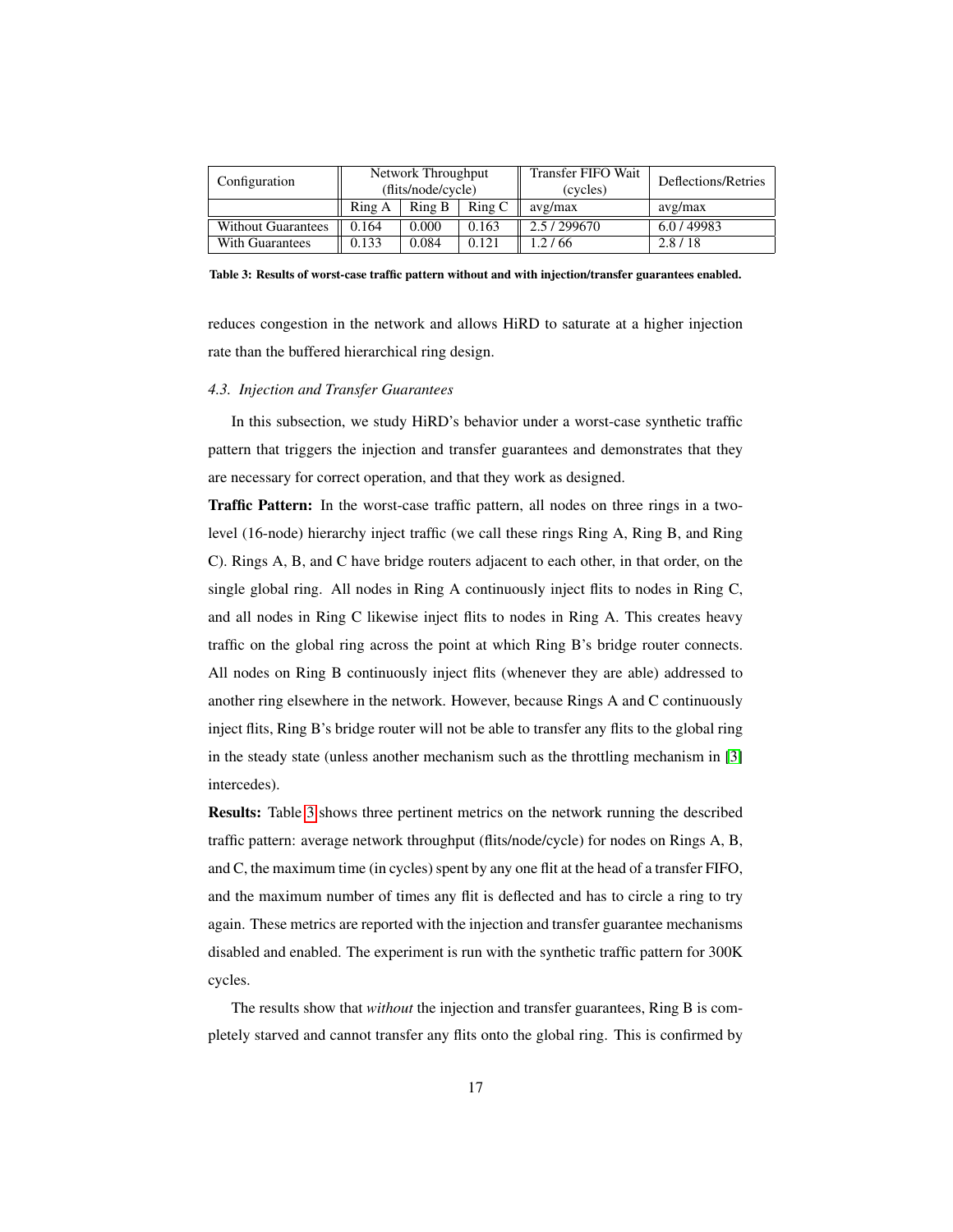<span id="page-17-0"></span>

| Configuration      | Transfer FIFO Wait time (cycles) | Deflections/Retries |  |
|--------------------|----------------------------------|---------------------|--|
|                    | (avg/max)                        | (avg/max)           |  |
| Without guarantees | $\parallel$ 3.3/169              | 3.7/19              |  |
| With guarantees    | 0.76/72                          | 0.7/8               |  |

Table 4: Effect of transfer guarantee mechanism on real workloads.

the maximum transfer FIFO wait time, which is almost the entire length of the simulation. In other words, once steady state is reached, no flit ever transfers out of Ring B. Once the transfer FIFO in Ring B's bridge router fills, the local ring fills with more flits awaiting a transfer, and these flits are continuously deflected. Hence, the maximum deflection count is very high. Without the injection or transfer guarantees, the network does *not* ensure forward progress for these flits. In contrast, when the injection and transfer guarantees are enabled, (i) Ring B's bridge router is able to inject flits into the global ring and (ii) Ring B's bridge router fairly picks flits from its local ring to place into its transfer FIFO. The maximum transfer FIFO wait time and maximum deflection count are now bounded, and nodes on all rings receive network throughput. Thus, the guarantees are both necessary and sufficient to ensure deterministic forward progress for all flits in the network.

Real Applications: Table [4](#page-17-0) shows the effect of the transfer guarantee mechanism on real applications in a 4x4 network. Average transfer FIFO wait time shows the average number of cycles that a flit waits in the transfer FIFO across all 60 workloads. Maximum transfer FIFO wait time shows the maximum observed flit wait time in the same FIFO across all workloads. As illustrated in Table [4,](#page-17-0) some number of flits can experience very high wait times when there is no transfer guarantee. Our transfer guarantee mechanism reduces both average and maximum FIFO wait times<sup>[3](#page-17-1)</sup>. In addition, we observe that our transfer guarantee mechanism not only provides livelock- and deadlockfreedom but also provides lower maximum wait time in the transfer FIFO for each flit because the guarantee provides a form of throttling when the network is congested. A similar observation has been made in many previous network-on-chip works that use source throttling to improve the performance of the network [\[58,](#page-30-25) [6,](#page-29-20) [49,](#page-30-7) [8,](#page-29-14) [50\]](#page-30-8).

<span id="page-17-1"></span><sup>&</sup>lt;sup>3</sup>As the network scales to 64 nodes, we observe that the average wait time in the transfer FIFO does not affect the overall performance significantly (adding 1.5 cycles per flit).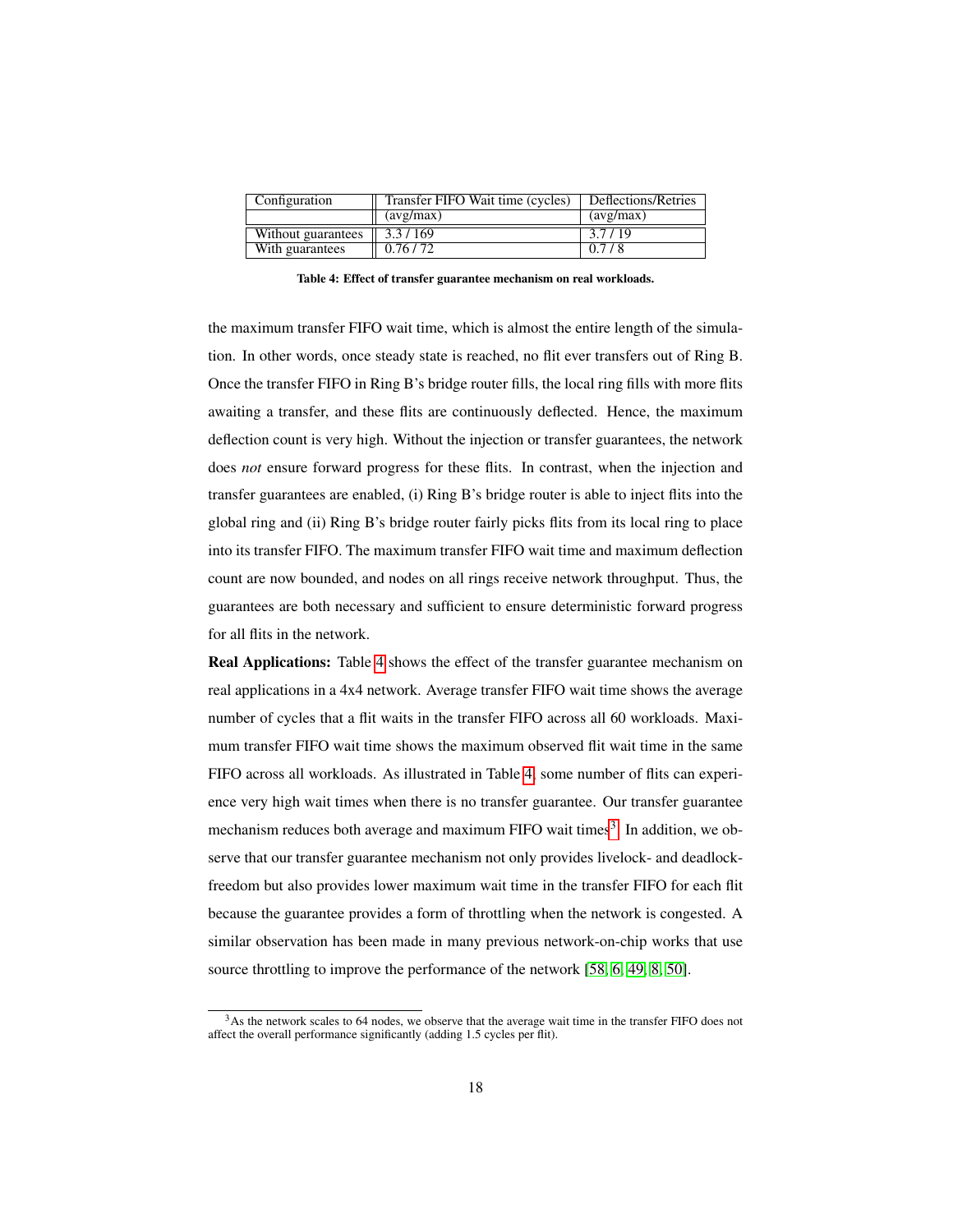We conclude that our transfer guarantee mechanism is effective in eliminating livelock and deadlock as well as reducing packet queuing delays in real workloads.

# *4.4. Network Latency and Latency Distribution*

Figure [9](#page-18-0) shows average network latency for our three evaluated configurations. This plot shows that our proposal can reduce the network latency by having a faster local-ring hop latency compared to other ring-based designs. Additionally, we found that, for all real workloads, the number of deflections we observed is always less than 3% of the total number of flits. Therefore, the benefit of our deflection based router design outweighs the extra cost of deflections compared to other ring-based router designs.

<span id="page-18-0"></span>

Figure 9: Average network latency for 4x4 and 8x8 networks.

In addition, Figure [10](#page-18-1) shows the maximum latency and Figure [11](#page-19-0) shows the 95th percentile latency for each network design. The 95th percentile latency shows the behavior of the network without extreme outliers. These two figures provide quantitative evidence that the network is deadlock-free and livelock-free. Several observations are in order:

<span id="page-18-1"></span>

Figure 10: Maximum network latency for 4x4 and 8x8 networks.

1. HiRD provides lower latency at the 95th percentile and the lowest average latency observed in the network. This lower latency comes from our transfer guarantee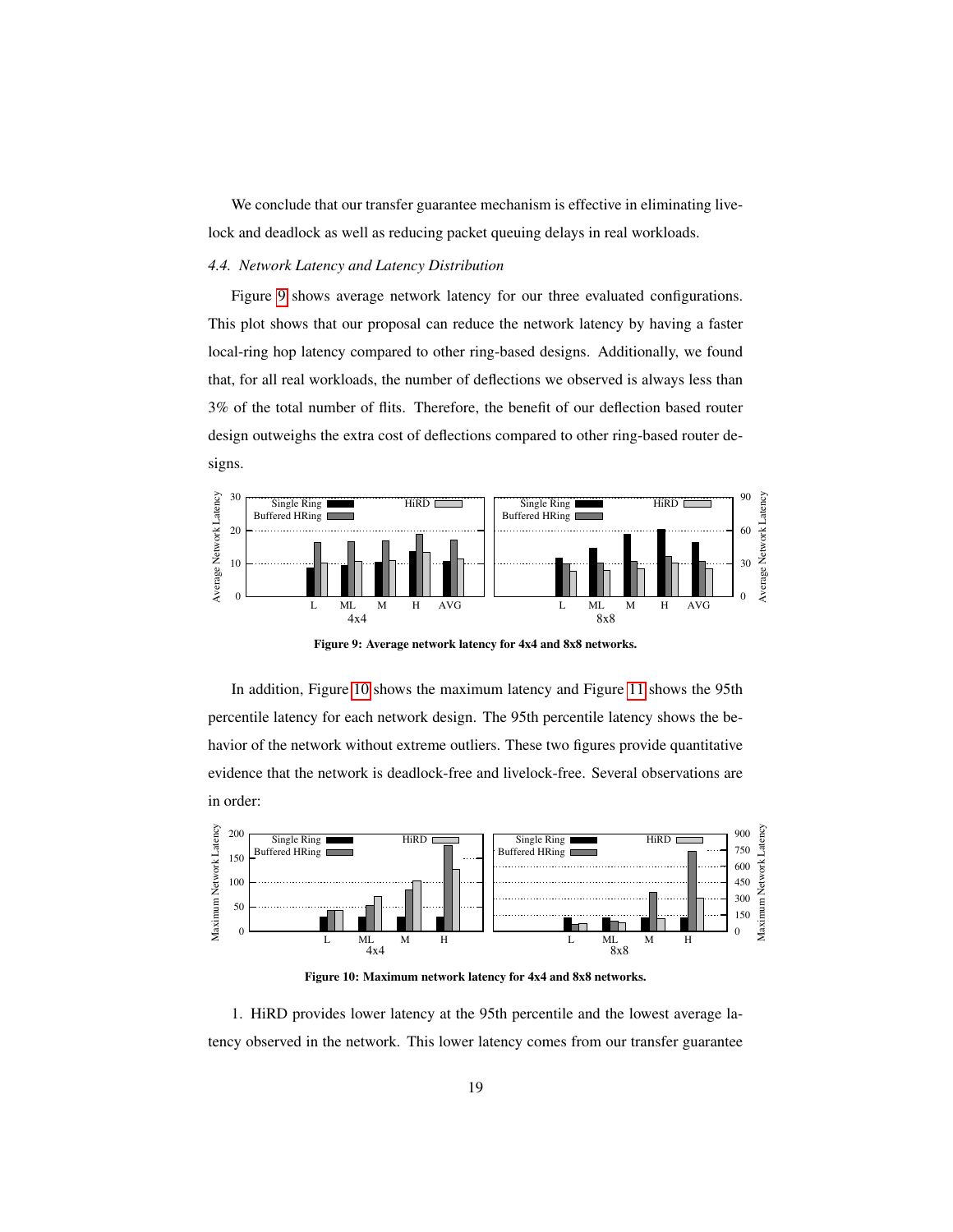<span id="page-19-0"></span>

Figure 11: 95th percentile latency for 4x4 and 8x8 networks.

mechanism, which is triggered when flits spend more than 100 cycles in each local ring, draining all flits in the network to their destination. This also means that HiRD improves the worst-case latency that a flit can experience because none of the flits are severely delayed.

2. While both HiRD and the buffered hierarchical ring have higher 95th percentile and maximum flit latency compared to a 64-bit single ring network, both hierarchical designs have 60.1% (buffered hierarchical ring) and 53.9% (HiRD) lower average network latency in an 8x8 network because a hierarchical design provides better scalability on average.

3. Maximum latency in the single ring is low because contention happens only at injection and ejection, as opposed to hierarchical designs where contention can also happen when flits travel through different level of the hierarchy.

4. The transfer guarantee in HiRD also helps to significantly reduce the maximum latency observed by some flits compared to a buffered design because the guarantee enables the throttling of the network, thereby alleviating congestion. Reduced congestion leads to reduced maximum latency. This observation is confirmed by our synthetic traffic results shown in Section [4.2.](#page-14-0)

# *4.5. Fairness*

Figure [12](#page-20-0) shows the fairness, measured by the maximum slowdown metric, for our three evaluated configurations. Compared to a buffered hierarchical ring design HiRD, is 8.3% (5.1%) more fair on a 4x4 (8x8) network. Compared to a single ring design, HiRD is 40.0% (296.4%) more fair on a 4x4 (8x8) network. In addition, we provide several observations:

1. HiRD is the most fair design compared to the buffered hierarchical ring and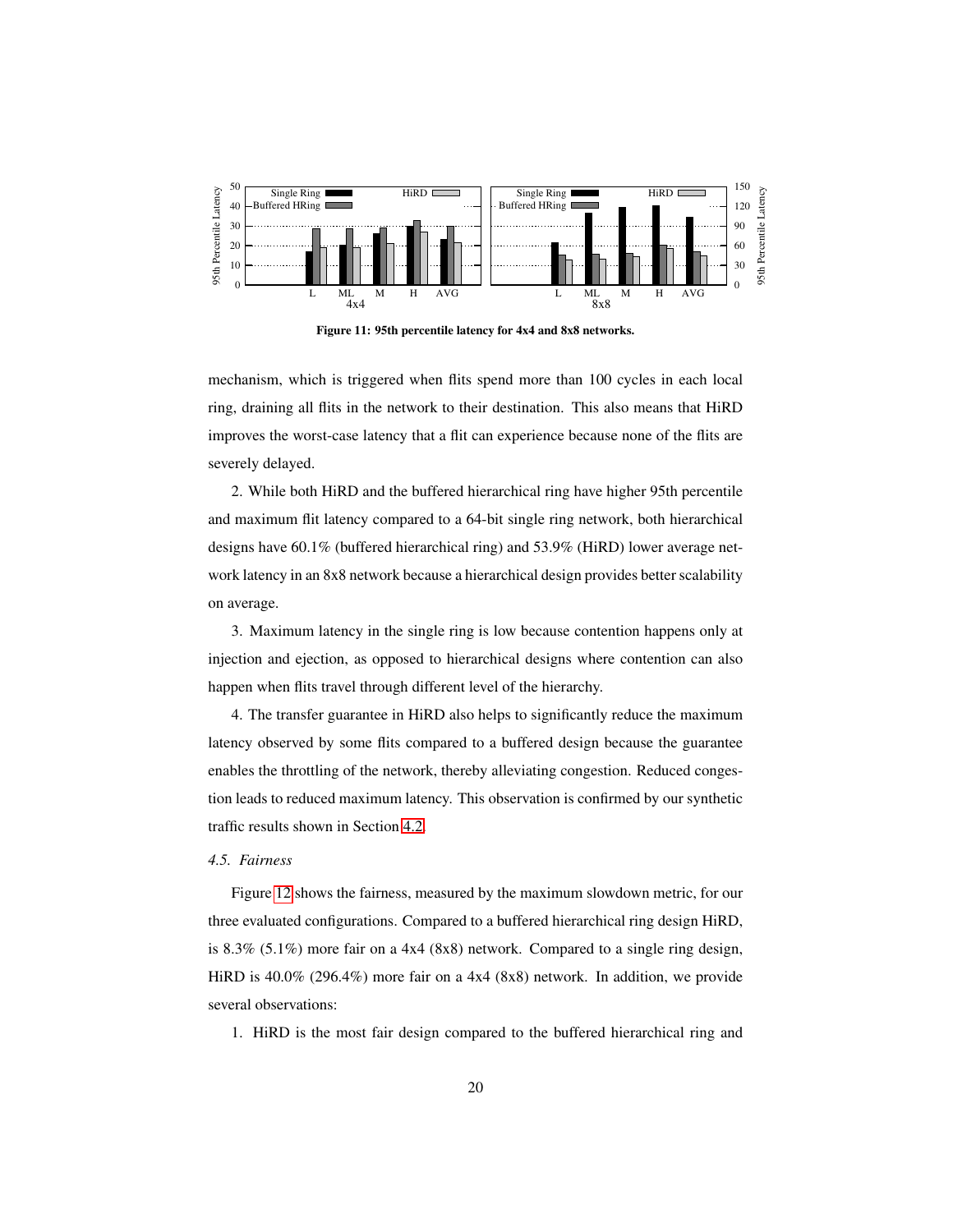<span id="page-20-0"></span>

Figure 12: Unfairness for 4x4 and 8x8 networks.

the single ring designs. Compared to a single ring design, hierarchical designs are more fair because the global ring in the hierarchical designs allows flits to arrive at the destination faster. Compared to the buffered hierarchical ring design, HiRD is more fair because HiRD has lower average network latency. HiRD is much more fair for medium and high intensity workloads, where the throttling mechanism in HiRD lowers average network latency.

2. Global rings allow both hierarchical designs to provide better fairness compared to the single ring design as the size of the network gets bigger from 4x4 to 8x8.

3. We conclude that HiRD is the most fair ring design among all evaluated designs due to its overall lower packet latencies and reduced congestion across all applications.

# *4.6. Router Area and Timing*

We show both critical path length and normalized die area for single-ring, buffered hierarchical ring, and HiRD, in Table [5.](#page-20-1) Area results are normalized to the buffered hierarchical ring baseline, and are reported for all routers required by a 16-node network (e.g., for HiRD, 16 node routers and 8 bridge routers).

<span id="page-20-1"></span>

| Metric             | Single-Ring | <b>Buffered HRing</b> | HiRD  |
|--------------------|-------------|-----------------------|-------|
| Critical path (ns) |             | 0.87                  | 0.61  |
| Normalized area    | 0.281       |                       | 0.497 |

Table 5: Total router area (16-node network) and critical path.

Two observations are in order. First, HiRD reduces area relative to the buffered hierarchical ring routers, because the node router required at each network node is much simpler and does not require complex flow control logic. HiRD reduces total router area by 50.3% vs. the buffered hierarchical ring. Its area is higher than a single ring router because it contains buffers in bridge routers. However, the energy efficiency of HiRD and its performance at high load make up for this shortcoming. Second, the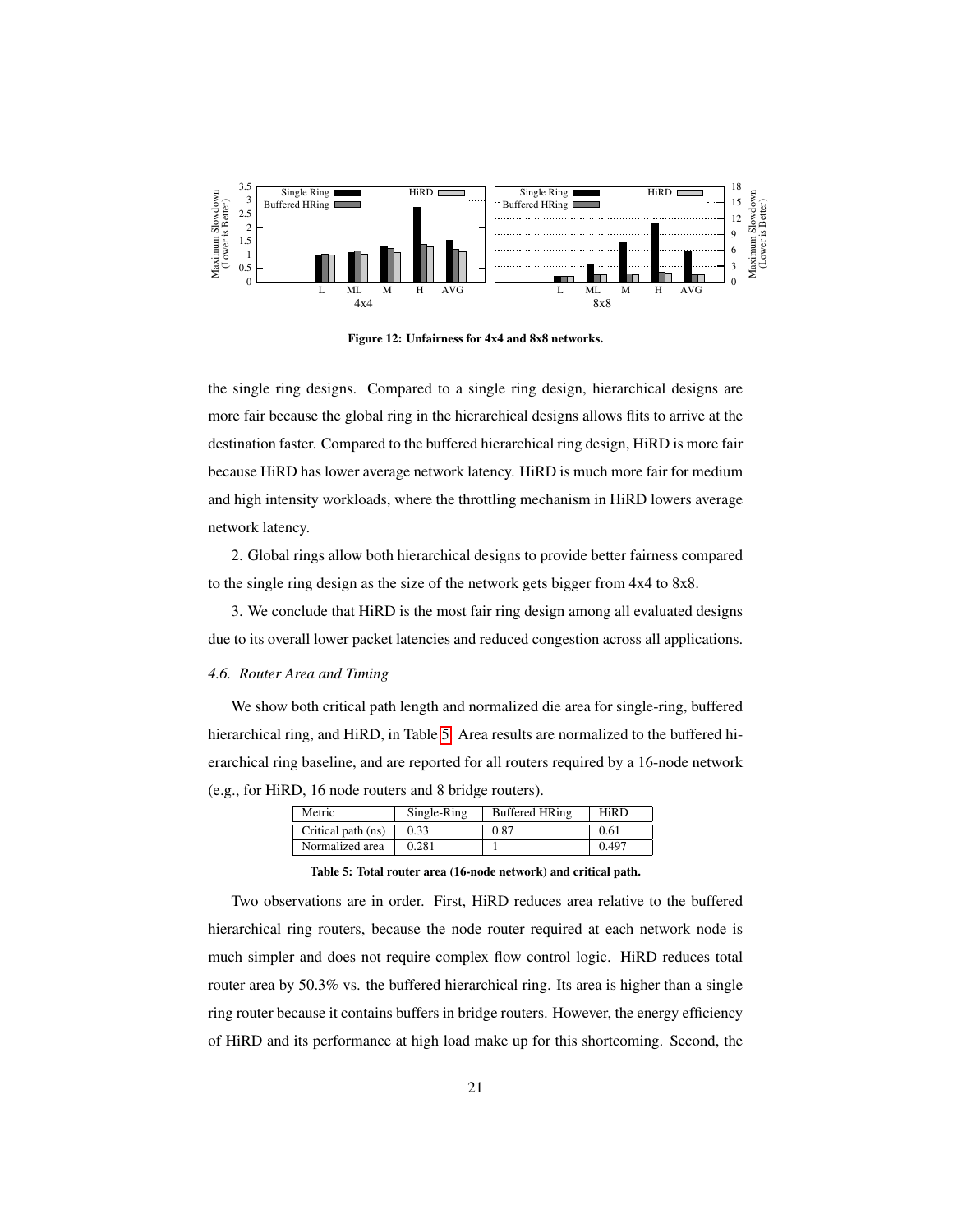buffered hierarchical ring router's critical path is 42.6% longer than HiRD because its control logic must also handle flow control (it must check whether credits are available for a downstream buffer). The single-ring network has a higher operating frequency than HiRD because it does not need to accommodate ring transfers (but recall that this simplicity comes at the cost of poor performance at high load for the single ring).

# *4.7. Sensitivity to Link Bandwidth*

The bandwidth of each link also has an effect on the performance of different network designs. We evaluate the effect of different link bandwidths on several ring-based networks by using 32-, 64- and 128-bit links on all network designs. Figure [13](#page-21-0) shows the performance and power consumption of each network design. As links get wider, the performance of each design increases. According to the evaluation results, HiRD performs slightly better than a buffered hierarchical ring design for almost all link bandwidths while maintaining much lower power consumption on a 4x4 network, and slightly lower power consumption on an 8x8 network.

<span id="page-21-0"></span>

Figure 13: Sensitivity to different link bandwidth for 4x4 and 8x8 networks.

Additionally, we observe that increasing link bandwidth can decrease the network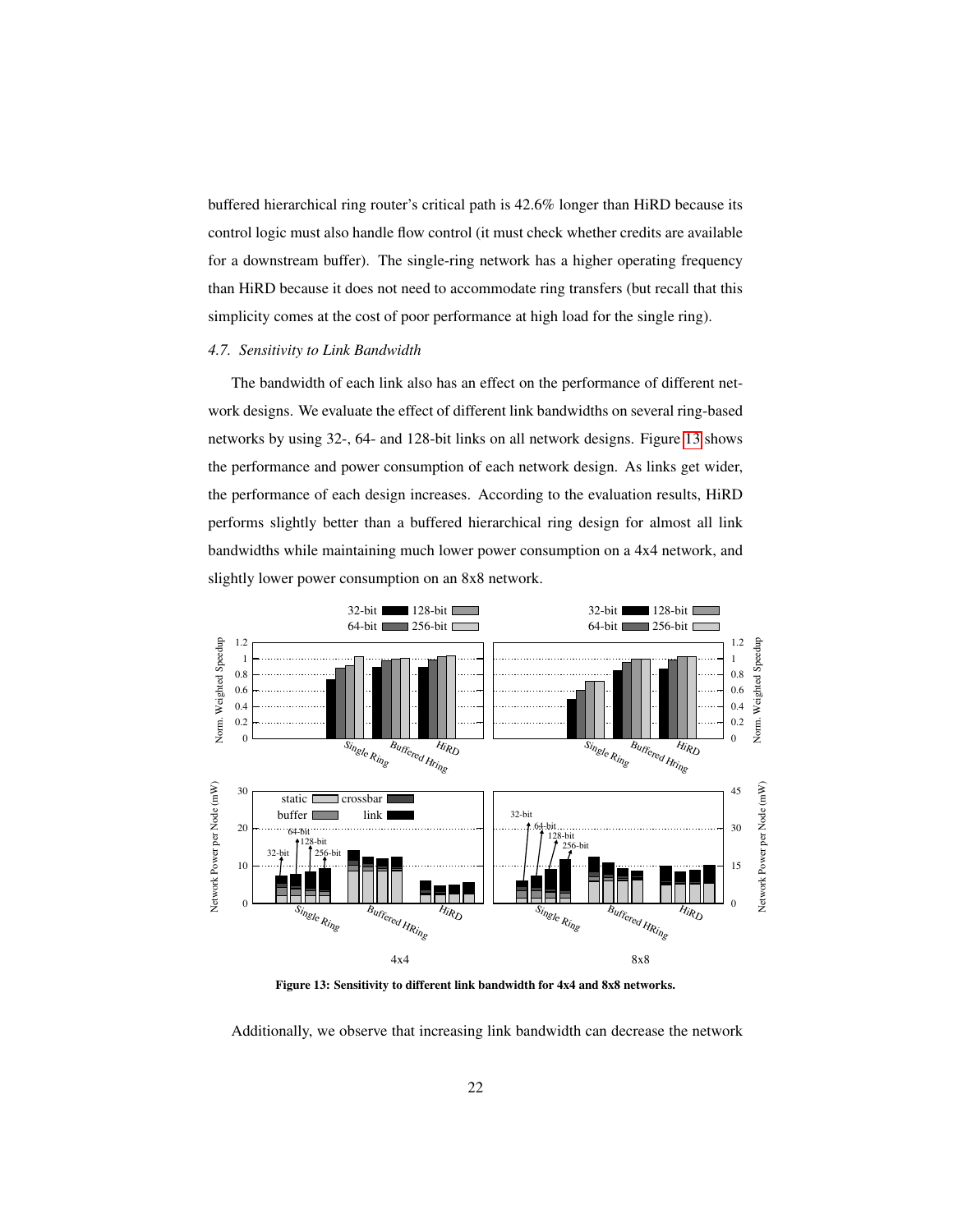power in a hierarchical design because lower link bandwidth causes more congestion in the network and leads to more dynamic buffer, crossbar and link power consumption due to additional deflections at the buffers. As the link bandwidth increases, congestion reduces, lowering dynamic power. However, we observe that past a certain link bandwidth (e.g., 128 bits for buffered hierarchical ring and HiRD), congestion no longer reduces, because deflections at the buffers become the bottleneck instead. This leads to diminishing returns in performance yet increased dynamic power.

# <span id="page-22-0"></span>*4.8. Sensitivity to Configuration Parameters*

Bridge Router Organization: The number of bridge routers connecting the global ring(s) to the local rings has an important effect on system performance because the connection between local and global rings can limit bisection bandwidth. In Figure [3a,](#page-6-0) we showed three alternative arrangements for a 16-node network, with 4, 8, and 16 bridge routers. So far, we have assumed an 8-bridge design in 4x4-node systems, and a system with 8 bridge routers at each level in 8x8-node networks (Figure [3b\)](#page-6-1). In Figure [14a,](#page-22-1) we show average performance across all workloads for a 4x4-node system with 4, 8, and 16 bridge routers. Buffer capacity is held constant. As shown, significant performance is lost if only 4 bridge routers are used (10.4% on average). However, doubling from 8 to 16 bridge routers gains only 1.4% performance on average. Thus, the 8-bridge design provides the best tradeoff of performance and network cost (power and area) overall in our evaluations.

<span id="page-22-1"></span>

<span id="page-22-4"></span><span id="page-22-3"></span><span id="page-22-2"></span>(a) Number of bridge routers (b) Local-to-global bridge buffer (c) Global-to-local bridge buffer (d) Global-Local ring B/W ratio

Figure 14: Performance sensitivity to buffer sizes and the global ring bandwidth in a 4x4 network.

Bridge Router Buffer Size: The size of the FIFO queues used to transfer flits between local and global rings can have an impact on performance if they are too small (and hence are often full, leading them to deflect transferring flits) or too large (and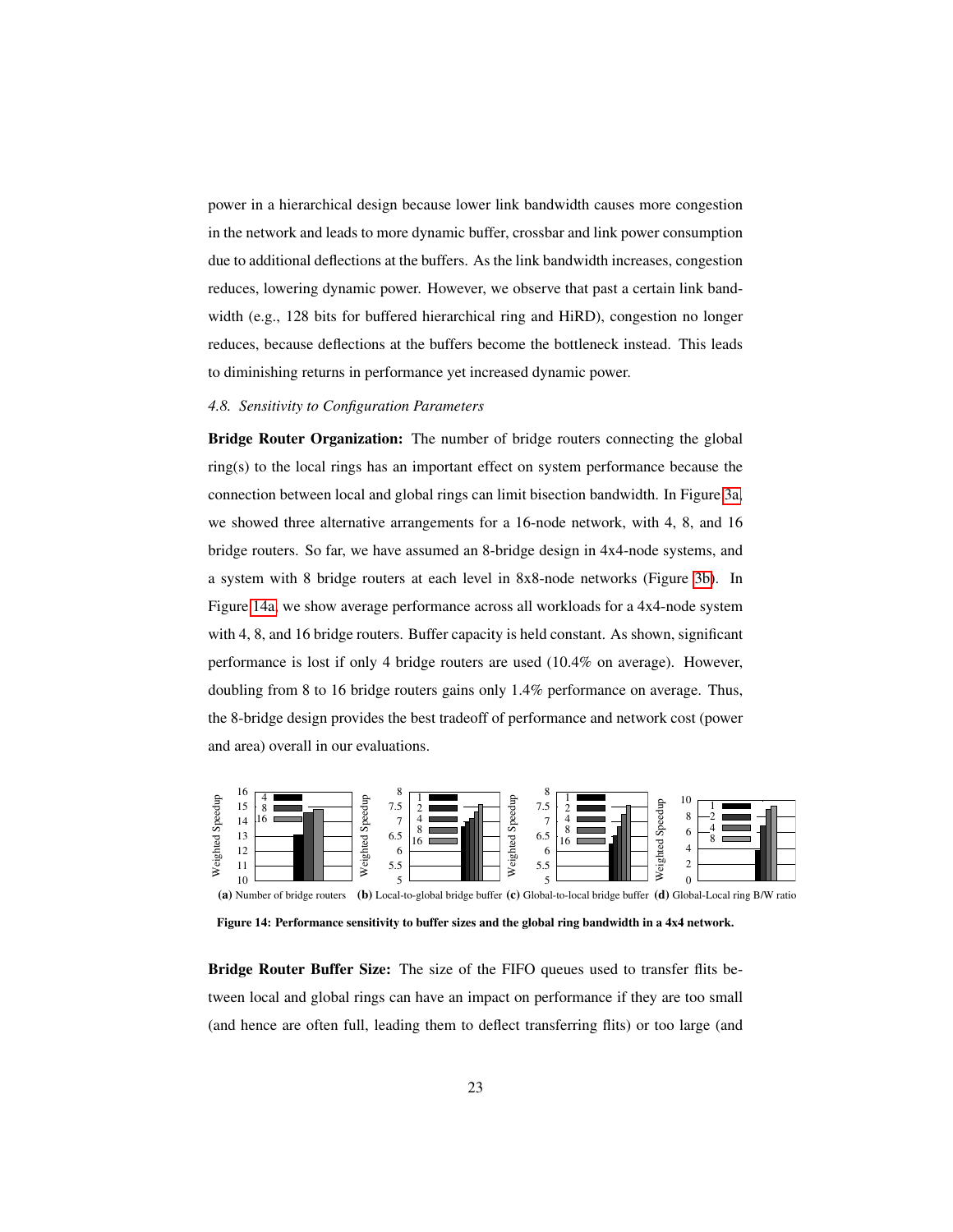hence increase bridge router power and die area). We show the effect of local-to-global and global-to-local FIFO sizes in Figures [14b](#page-22-2) and [14c,](#page-22-3) respectively, for the 8-bridge 4x4-node design. In both cases, increased buffer size leads to increased performance. However, performance is more sensitive to global-to-local buffer size (20.7% gain from 1-flit to 16-flit buffer size) than to local-to-global size (10.7% performance gain from 1 to 16 flits), because in the 8-bridge configuration, the whole-loop latency around the global ring is slightly higher than the loop latency in each of the local ring, making a global-to-local transfer retry more expensive than a local-to-global one. For our evaluations, we use a 4-flit global-to-local and 1-flit local-to-global buffer per bridge router, which results in transfer deflection rates of 28.2% (global-to-local) and 34% (local-to-global).

Global Ring Bandwidth: Previous work on hierarchical ring designs does not examine the impact of global ring bandwidth on performance but instead assume equal bandwidth in local and global rings [\[53\]](#page-30-4). In Figure [14d,](#page-22-4) we examine the sensitivity of system performance to global ring bandwidth relative to local ring bandwidth, for the all-High category of workloads (in order to stress check bisection bandwidth). Each point in the plot is described by this global-to-local ring bandwidth ratio. The local ring design is held constant while the width of the global ring is adjusted. If a ratio of 1:1 is assumed (leftmost bar), performance is significantly worse than the best possible design. Our main evaluations in 4x4 networks use a ratio of 2:1 (global:local) in order to provide equivalent bisection bandwidth to a 4x4 mesh baseline. Performance increases by 81.3% from a 1:1 ratio to the 2:1 ratio that we use. After a certain point, the global ring becomes less of a bottleneck, and further global-ring bandwidth increases have massively smaller effects.

Delivery Guarantee Parameters: We introduced injection guarantee and ejection guarantee mechanisms to ensure every flit is eventually delivered to its destination. These guarantees are clearly described in detail in our original work [\[3\]](#page-29-9). The injection guarantee mechanism takes a threshold parameter that specifies how long an injection can be blocked before action is taken. Setting this parameter too low can have an adverse impact on performance, because the system throttles nodes too aggressively and thus underutilizes the network. Our main evaluations use a 100-cycle threshold.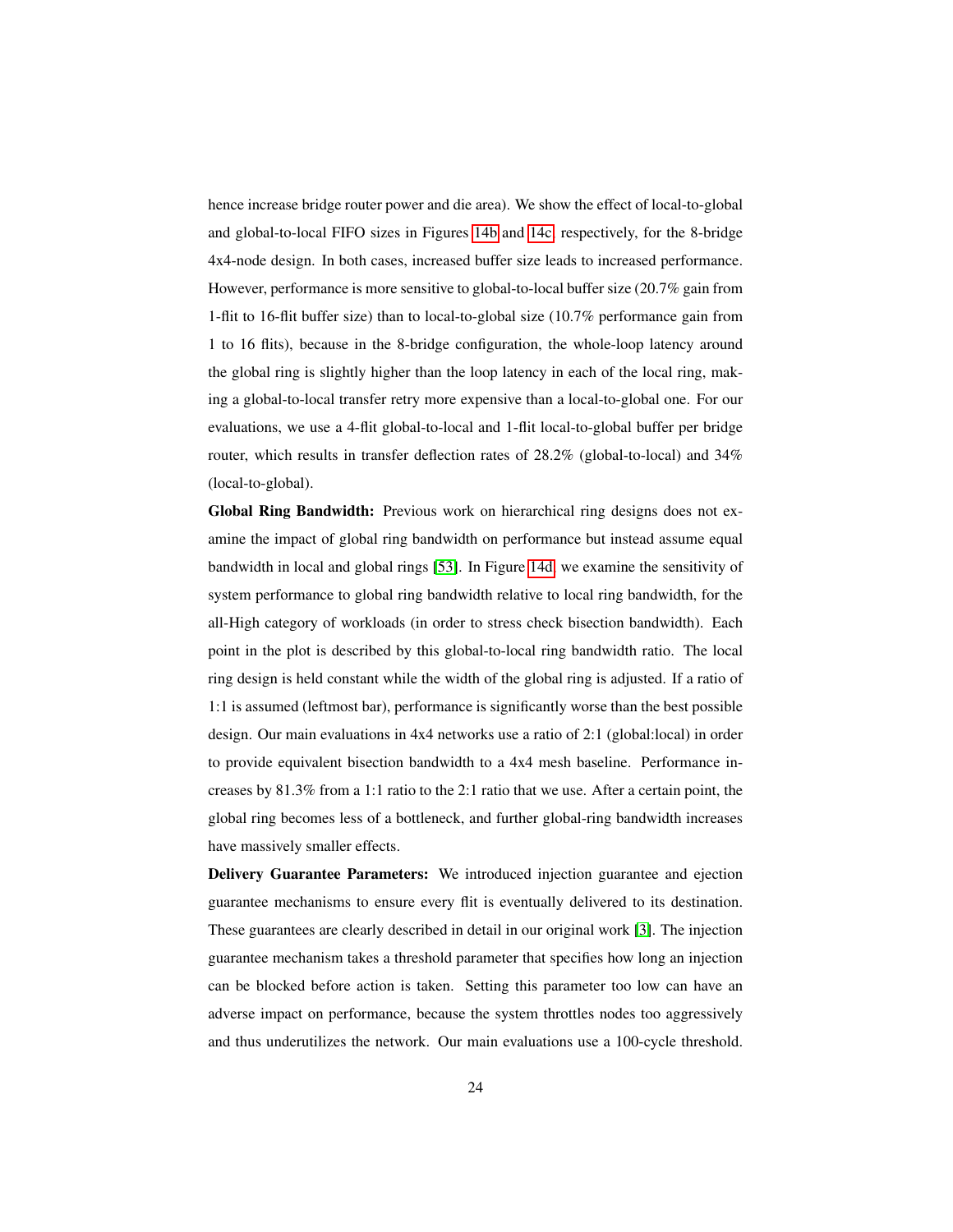For high-intensity workloads, performance drops by 21.3% when using an aggressive threshold of only 1 cycle. From 10 cycles upward, variation in performance is at most 0.6%: the mechanism is invoked rarely enough that the exact threshold does not matter, only that it is finite (is required for correctness guarantees). In fact, for a 100-cycle threshold, the injection guarantee mechanism is *never* triggered in our real applications. Hence, the mechanism is necessary only for corner-case correctness. In addition, we evaluate the impact of communication latency between routers and the coordinator. We find less than 0.1% variation in performance for latencies ranging from 1 to 30 cycles (when parameters are set so that the mechanism becomes active); thus, slow, low-cost wires may be used for this mechanism.

The ejection guarantee takes a single threshold parameter: the number of times a flit is allowed to circle around a ring before action is taken. We find less than 0.4% variation in performance when sweeping the threshold from 1 to 16. Thus, the mechanism provides correctness in corner cases but is unimportant for performance in the common case.

#### *4.9. Comparison Against Other Ring Configurations*

Figure [15](#page-25-0) highlights the energy-efficiency comparison of different ring-based design configurations by showing weighted speedup (Y axis) against power (X axis) for all evaluated 4x4 networks. HiRD is shown with the three different bridge-router configurations (described in [§2.2\)](#page-6-2). Every ring design is evaluated at various link bandwidths (32-, 64-, 128- and 256-bit links). The top-left is the ideal corner (high performance, low power). As the results show, at the same link bandwidth, all three configurations of HiRD are more energy efficient than the evaluated buffered hierarchical ring baseline designs at this network size.

We also observe that increasing link bandwidth can sometimes decrease router power as it reduces deflections in HiRD or lowers contention at the buffers in a buffered hierarchical ring design. However, once links are wide enough, this benefit diminishes for two reasons: 1) links and crossbars consume more energy, 2) packets arrive at the destination faster, leading to higher power as more energy is consumed in less time.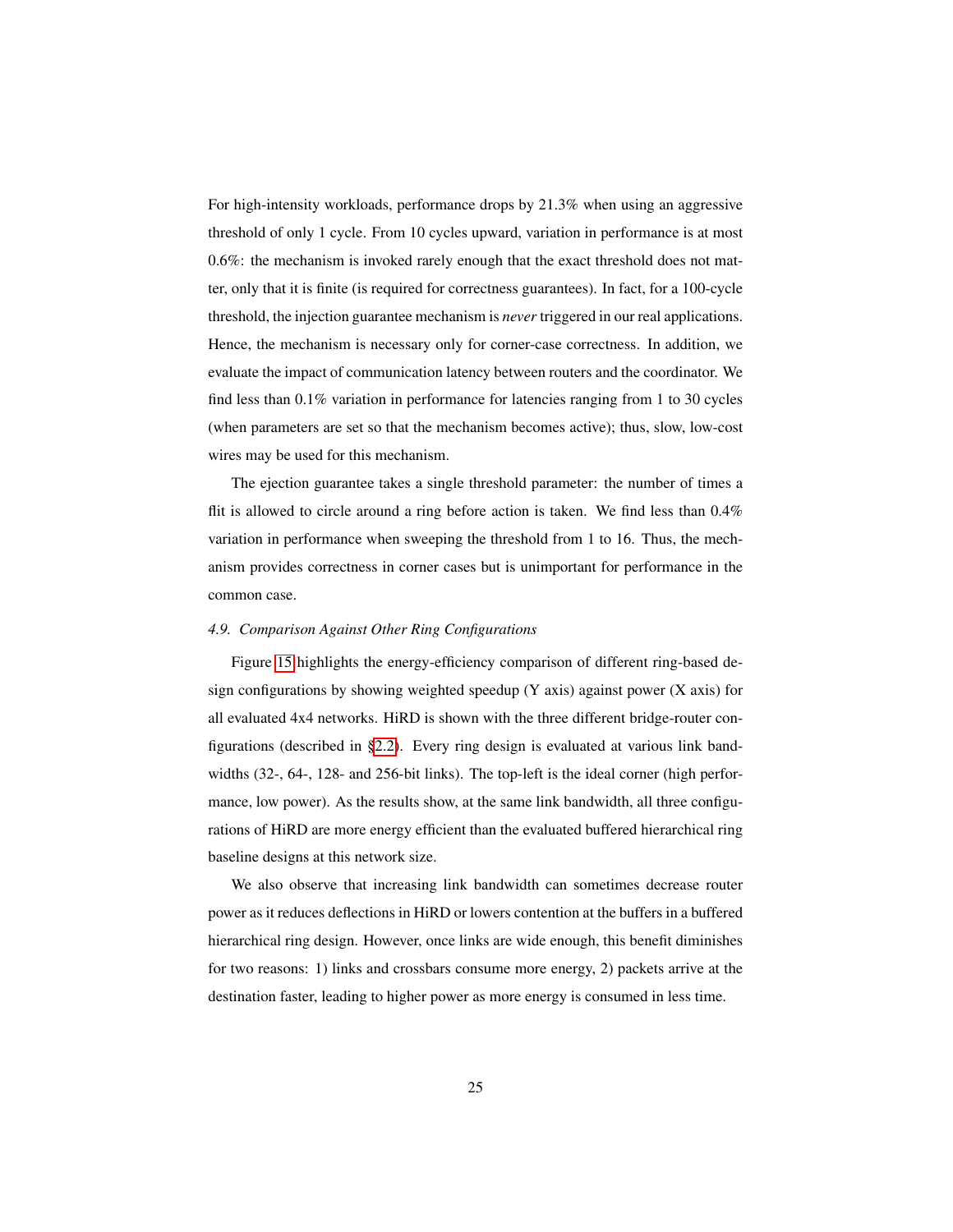<span id="page-25-0"></span>

Figure 15: Weighted speedup  $(Y)$  vs. power  $(X)$  for 4x4 networks.

## *4.10. Comparison Against Other Network Designs*

For completeness, Table [6](#page-25-1) compares HiRD against several other network designs on 4x4 and 8x8 networks using the multiprogrammed workloads described in Section [3.](#page-9-1)

We compare our mechanism against a buffered mesh design with buffer bypassing [\[62,](#page-30-26) [45\]](#page-30-9). We configure the buffered mesh to have 4 virtual channels (VCs) per port with 8 buffers per VC. We also compare our mechanism against CHIPPER [\[18\]](#page-29-10), a low-complexity bufferless mesh network. We use 128-bit links for both designs. Additionally, we compare our mechanism against a flattened butterfly [\[32\]](#page-29-21) with 4 VCs per output port, 8 buffers per VC, and 64-bit links. Our main conclusions are as follows:

<span id="page-25-1"></span>

| <b>Topologies</b>          | 4x4      |                  | 8x8      |                |
|----------------------------|----------|------------------|----------|----------------|
|                            | Norm. WS | Power $(mWatts)$ | Norm. WS | Power (mWatts) |
| Single Ring                | 0.904    | 7.696            | 0.782    | 13.603         |
| <b>Buffered HRing</b>      |          | 12.433           |          | 16.188         |
| <b>Buffered Mesh</b>       | 1.025    | 11.947           | 1.091    | 13.454         |
| <b>CHIPPER</b>             | 0.986    | 4.631            | 1.013    | 7.275          |
| <b>Flattened Butterfly</b> | 1.037    | 10.760           | 1.211    | 30.434         |
| <b>HiRD</b>                | 1.020    | 4.746            | 1.066    | 12.480         |

Table 6: Evaluation for 4x4 and 8x8 networks against different network designs.

1. Against designs using the mesh topology, we observe that HiRD performs very closely to the buffered mesh design both for 4x4 and 8x8 network sizes, while a buffered hierarchical ring design performs slightly worse compared to HiRD and buffered mesh designs. Additionally, HiRD performs better than CHIPPER in both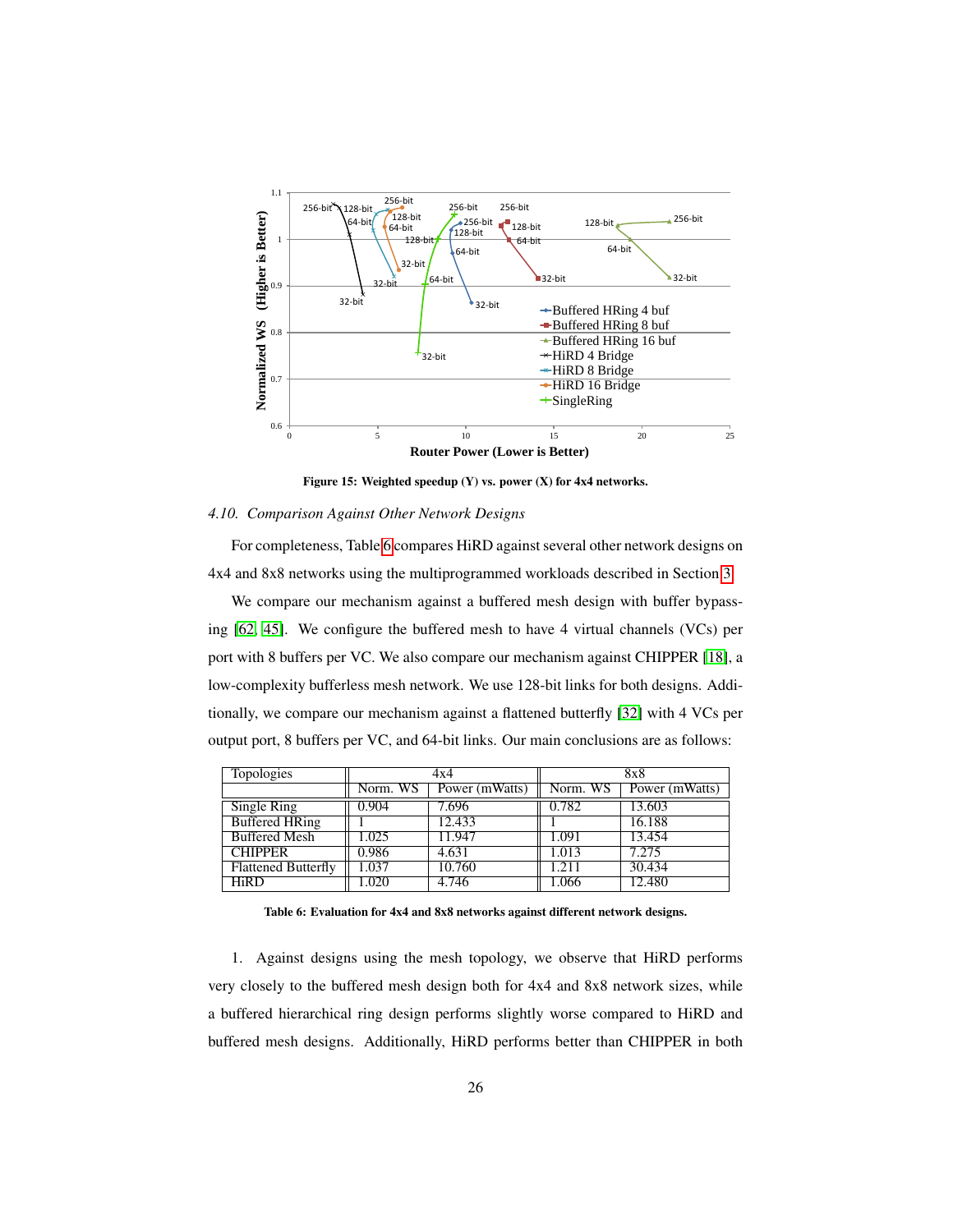4x4 and 8x8 networks, though CHIPPER consumes less power in an 8x8 design as there is no buffer in CHIPPER.

2. Compared to a flattened butterfly design, we observe that HiRD performs competitively with a flattened butterfly in a 4x4 network, but consumes lower router power. In an 8x8 network, HiRD does not scale as well as a flattened butterfly network and performs 11% worse than a flattened butterfly network; however, HiRD consumes 59% less power than the flattened butterfly design.

3. Overall, we conclude that HiRD is competitive in performance with the highest performing designs while having much lower power consumption.

## 5. Related Work

To our knowledge, HiRD is the first hierarchical ring design that uses simple, deflection-based ring transfers to eliminate the need for buffering within rings while guaranteeing end-to-end packet delivery.

Hierarchical Interconnects: Hierarchical ring-based interconnect was proposed in a previous line of work [\[52,](#page-30-2) [63,](#page-30-3) [24,](#page-29-3) [53,](#page-30-4) [22,](#page-29-4) [29\]](#page-29-22). We have already extensively compared to past hierarchical ring proposals qualitatively and quantitatively. The major difference between our proposal and this previous work is that we propose deflection-based bridge routers with minimal buffering, and node routers with no buffering. In contrast, all of these previous works use routers with in-ring buffering, wormhole switching and flow control. Concurrent works by Kim et al. propose tNoCs, hybrid packet-flit credit-based flow control [\[29\]](#page-29-22) and Clumsy Flow Control (CFC) [\[30\]](#page-29-23). However, these two designs add additional complexity because tNoCs [\[29\]](#page-29-22) requires an additional credit network to guarantee forward progress while CFC requires coordination between cores and memory controllers. In contrast, flow control in HiRD is lightweight (with deflection based flow control, the Retransmit-Once mechanism, and simpler local-to-global and globalto-local buffers). Additionally, throttling decisions in HiRD can be made locally in each local ring as opposed to global decisions in CFC [\[30\]](#page-29-23) and tNoCs [\[29\]](#page-29-22).

Udipi et al. proposed a hierarchical topology using global and local buses [\[60\]](#page-30-27). While this work recognizes the benefits of hierarchy, our design builds upon a ringbased design instead of a bus-based design because a ring-based design provides better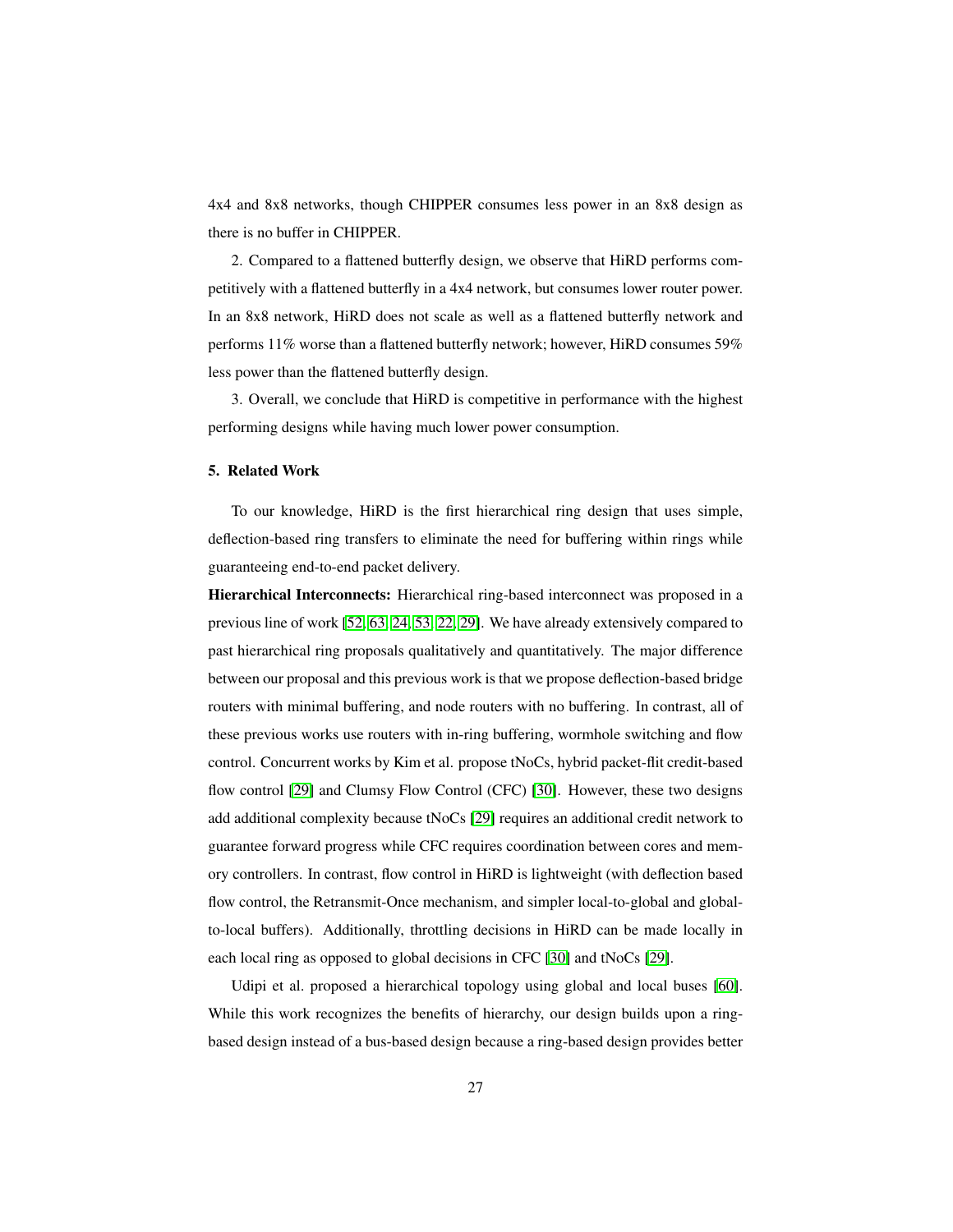scalability. Das et al. [\[13\]](#page-29-24) examined several hierarchical designs, including a concentrated mesh (one mesh router shared by several nearby nodes).

A previous system, SCI (Scalable Coherent Interface) [\[23\]](#page-29-25), also uses rings, and can be configured in many topologies (including hierarchical rings). However, to handle buffer-full conditions, SCI NACKs and subsequently retransmits packets, whereas HiRD deflects only single flits (within a ring), and does not require the sender to retransmit its flits. SCI was designed for off-chip interconnect, where tradeoffs in power and performance are very different than in on-chip interconnects. The KSR (Kendall Square Research) machine [\[15\]](#page-29-26) uses a hierarchical ring design that resembles HiRD, yet these techniques are not disclosed in detail and, to our knowledge, have not been publicly evaluated in terms of energy efficiency.

Other Ring-based Topologies: Spidergon [\[9\]](#page-29-27) proposes a bidirectional ring augmented with links that directly connect nodes opposite each other on the ring. These additional links reduce the average hop distance for traffic. However, the cross-ring links become very long as the ring grows, preventing scaling past a certain point, whereas our design has no such scaling bottleneck. Octagon [\[28\]](#page-29-28) forms a network by joining Spidergon units of 8 nodes each. Units are joined by sharing a "bridge node" in common. Such a design scales linearly. However, it it does not make use of hierarchy, while our design makes use of global rings to join local rings.

Other Low Cost Router Designs: Kim [\[31\]](#page-29-13) proposes a low-cost router design. However, this design is explicitly designed for meshes, hence would not be directly usable in our ring-based design because of potential livelock as we discussed in [\[3\]](#page-29-9). Additionally, this design does not use deflections when there is contention. Mullins et al. [\[47\]](#page-30-28) propose a buffered mesh router with single-cycle arbitration. Our work differs in that our focus is on hierarchical rings rather than meshes. Abad et al. [\[1\]](#page-29-29) propose the Rotary Router. Their design fundamentally differs from ours because each router has an internal ring, and the network as a whole is a mesh. In contrast, HiRD's routers are simpler as they are designed for hierarchical rings. Kodi et al. [\[36\]](#page-30-29) propose an orthogonal mechanism that reduces buffering by using links as buffer space when necessary.

Bufferless Mesh-based Interconnects: While we focus on ring-based interconnects to achieve simpler router design and lower power, other work modifies conventional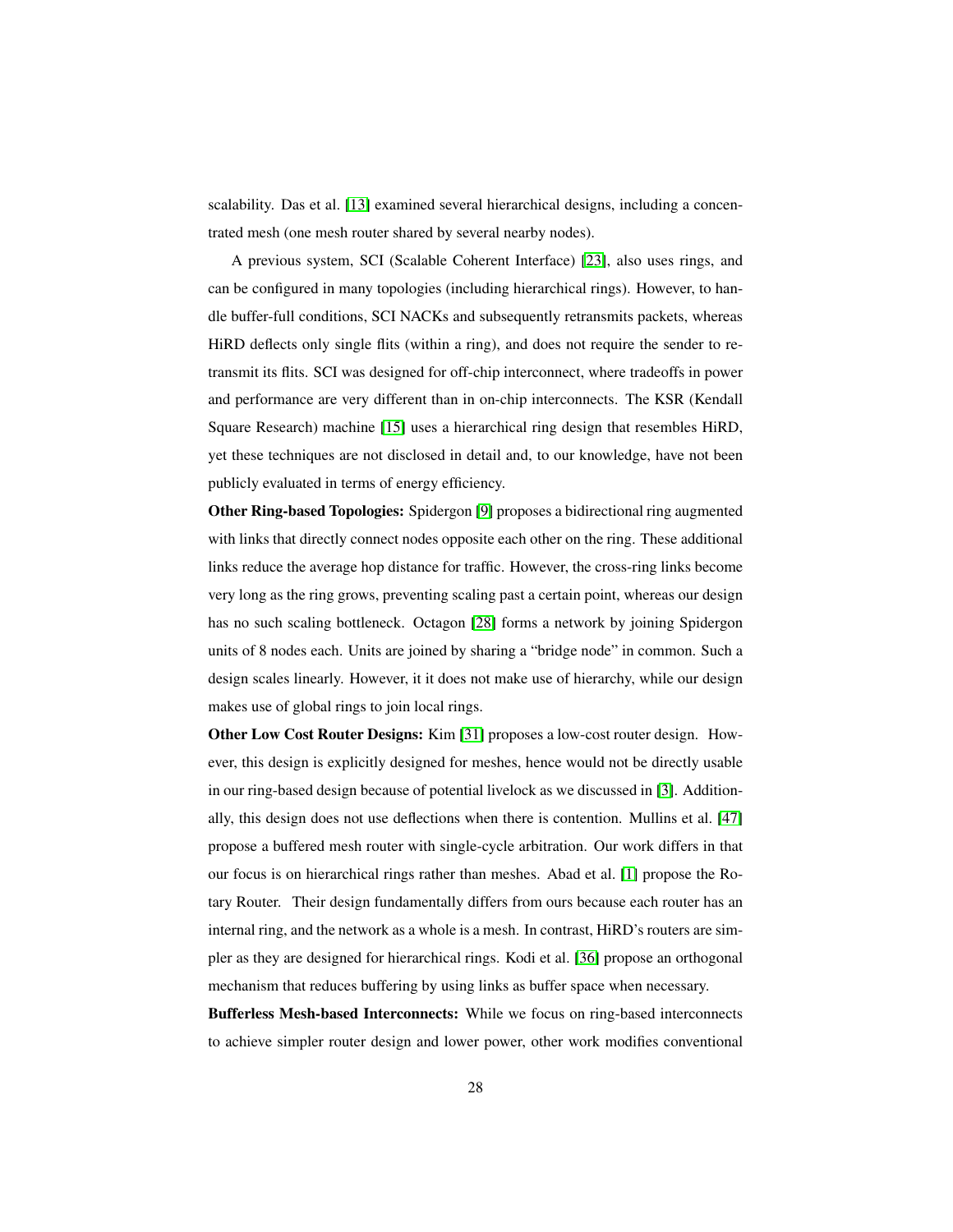buffered mesh routers by removing buffers and using deflection [\[5,](#page-29-5) [21,](#page-29-30) [25,](#page-29-12) [37,](#page-30-30) [46,](#page-30-6) [18,](#page-29-10) [8,](#page-29-14) [19,](#page-29-11) [49,](#page-30-7) [50\]](#page-30-8). Applying bufferless routing principles to rings leads to inherently simpler designs, as there is only one option for deflection in a ring (i.e., continue circulating around the ring). Other works propose dropping packets under contention [\[21,](#page-29-30) [20\]](#page-29-8). SCARAB [\[25\]](#page-29-12) adds a dedicated circuit-switch network to send retransmit requests. Several machines such as HEP [\[55\]](#page-30-5), Tera [\[2\]](#page-29-7) and the Connection Machine [\[26\]](#page-29-6) also use deflection routing to connect different chips.

## 6. Conclusion

We introduced *HiRD*, a simple hierarchical ring-based NoC design. Past work has shown that a hierarchical ring design yields good performance and scalability relative to both a single ring and a mesh. HiRD has two new contributions: (1) a simple router design that enables ring transfers *without in-ring buffering or flow control*, instead using limited *deflections* (retries) when a flit cannot transfer to a new ring, and (2) two *guarantee mechanisms* that ensure deterministically-guaranteed forward progress despite deflections. Our evaluations show that HiRD enables a simpler and lowercost implementation of a hierarchical ring network. Although an exhaustive topology comparison is not the goal of this work, our evaluations also show that HiRD is more energy-efficient than several other topologies while providing competitive performance. We conclude that HiRD represents a compelling interconnect design point to bring additional scalability to existing ring-based designs at high energy efficiency.

#### Acknowledgments

We thank the reviewers and SAFARI members for their feedback. We acknowledge the support of AMD, IBM, Intel, and Qualcomm. This research was partially supported by Intel Science and Technology Center on Cloud Computing, NSF (CCF 0953246 and CCF 1212962), and SRC. Rachata Ausavarungnirun is supported by the Royal Thai Government scholarship. This article is an extended and significantly revised version of a paper that appeared at SBAC-PAD 2014 [\[3\]](#page-29-9). Our technical report [\[4\]](#page-29-31) includes results from both this article and our previous SBAC-PAD paper [\[3\]](#page-29-9).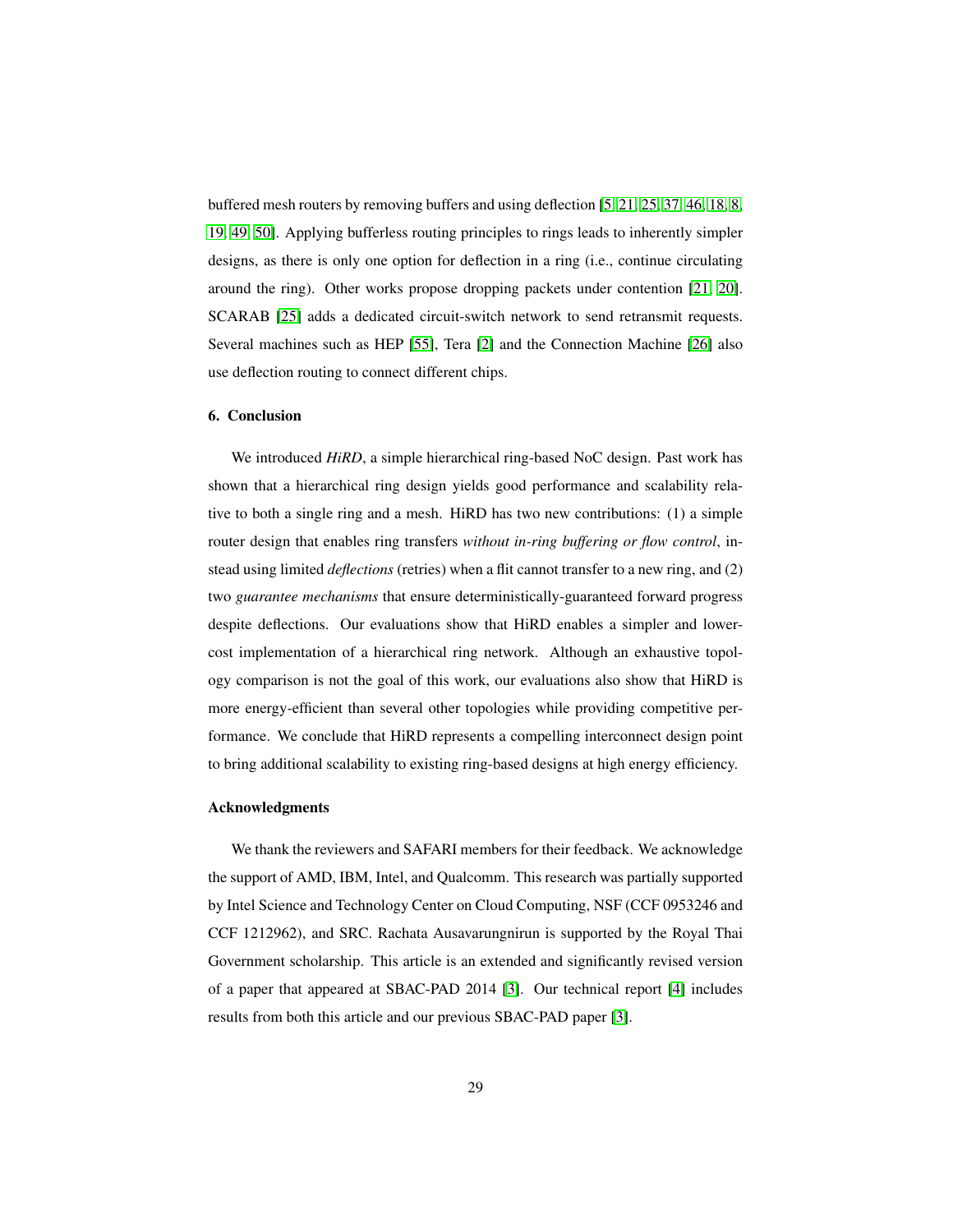### References

- <span id="page-29-29"></span>[1] P. Abad *et al.*, "Rotary router: an efficient architecture for CMP interconnection networks," *ISCA*, 2007.
- <span id="page-29-7"></span>[2] R. Alverson *et al.*, "The Tera computer system," *ICS*, 1990.
- <span id="page-29-9"></span>[3] R. Ausavarungnirun *et al.*, "Design and evaluation of hierarchical rings with deflection routing," in *SBAC-PAD*, 2014.
- <span id="page-29-31"></span>[4] ——, "Improving energy efficiency of hierarchical rings via deflection routing," SAFARI Technical Report TR-2014- 002: [http://safari.ece.cmu.edu/tr.html,](http://safari.ece.cmu.edu/tr.html) Apr 2014.
- <span id="page-29-5"></span>[5] P. Baran, "On distributed communications networks," *IEEE Trans. on Comm.*, 1964.
- <span id="page-29-20"></span>[6] E. Baydal *et al.*, "A family of mechanisms for congestion control in wormhole networks," *IEEE Trans. on Par. and Dist. Sys.*, vol. 16, 2005.
- <span id="page-29-15"></span>[7] C. Carrión et al., "A flow control mechanism to avoid message deadlock in k-ary n-cube networks," *HiPC*, 1997.
- <span id="page-29-14"></span>[8] K. K.-W. Chang *et al.*, "HAT: Heterogeneous adaptive throttling for on-chip networks," *SBAC-PAD*, 2012.
- <span id="page-29-27"></span>[9] M. Coppola *et al.*, "Spidergon: a novel on-chip communication network," *SOCC*, Nov 2004.
- <span id="page-29-16"></span>[10] C. Craik and O. Mutlu, "Investigating the viability of bufferless NoCs in modern chip multi-processor systems," SAFARI Technical Report TR-2011-004: [http://safari.ece.cmu.edu/tr.html,](http://safari.ece.cmu.edu/tr.html) Aug 2011.
- <span id="page-29-1"></span>[11] W. Dally and B. Towles, *Principles and Practices of Interconnection Networks*. Morgan Kaufmann, 2004.
- <span id="page-29-0"></span>[12] W. J. Dally and B. Towles, "Route packets, not wires: On-chip interconnection networks," *DAC*, 2001.
- <span id="page-29-24"></span>[13] R. Das *et al.*, "Design and evaluation of hierarchical on-chip network topologies for next generation CMPs," *HPCA*, 2009.
- <span id="page-29-18"></span>[14] R. Das, O. Mutlu, T. Moscibroda, and C. Das, "Application-aware prioritization mechanisms for on-chip networks," *MICRO*, 2009.
- <span id="page-29-26"></span>[15] T. H. Dunigan, "Kendall square multiprocessor: Early experiences and performance," in *of the Intel Paragon, ORNL/TM-12194*, 1994.
- <span id="page-29-19"></span>[16] E. Ebrahimi, C. Lee, O. Mutlu, and Y. Patt, "Fairness via source throttling: a configurable and high-performance fairness substrate for multi-core memory systems," *ASPLOS*, 2010.
- <span id="page-29-17"></span>[17] S. Eyerman and L. Eeckhout, "System-level performance metrics for multiprogram workloads," *IEEE Micro*, 2008.
- <span id="page-29-10"></span>[18] C. Fallin *et al.*, "CHIPPER: A low-complexity bufferless deflection router," *HPCA*, 2011.
- <span id="page-29-11"></span>[19] ——, "MinBD: Minimally-buffered deflection routing for energy-efficient interconnect," *NOCS*, 2012.
- <span id="page-29-8"></span>[20] C. Gómez et al., "BPS: a bufferless switching technique for NoCs," *Wina*, 2008.
- <span id="page-29-30"></span>[21] ——, "Reducing packet dropping in a bufferless NoC," *EuroPar*, 2008.
- <span id="page-29-4"></span>[22] R. Grindley *et al.*, "The NUMAchine multiprocessor," *ICPP*, 2000.
- <span id="page-29-25"></span>[23] D. Gustavson, "The scalable coherent interface and related standards projects," *IEEE Micro*, 1992.
- <span id="page-29-3"></span>[24] V. C. Hamacher and H. Jiang, "Hierarchical ring network configuration and performance modeling," *IEEE Transaction on Computers*, 2001.
- <span id="page-29-12"></span>[25] M. Hayenga *et al.*, "Scarab: A single cycle adaptive routing and bufferless network," *MICRO*, 2009.
- <span id="page-29-6"></span>[26] W. Hillis, *The Connection Machine*. MIT Press, 1989.
- <span id="page-29-2"></span>[27] Intel Corporation, "Intel details 2011 processor features," http://newsroom.intel.com/community/intel\_[newsroom/blog/2010/09/13/intel-details-2011-processor-features-offers-stunning-visuals-built-in,](http://newsroom.intel.com/community/intel_newsroom/blog/2010/09/13/intel-details-2011-processor-features-offers-stunning-visuals-built-in)<br>2011.
- <span id="page-29-28"></span>[28] F. Karim *et al.*, "On-chip communication architecture for OC-768 network processors," *DAC*, 2001.
- <span id="page-29-22"></span>[29] H. Kim *et al.*, "Transportation-network-inspired network-on-chip," *HPCA*, 2014.
- <span id="page-29-23"></span>[30] ——, "Clumsy flow control for high-throughput bufferless on-chip networks," *IEEE CAL*, 2013.
- <span id="page-29-13"></span>[31] J. Kim, "Low-cost router microarchitecture for on-chip networks," *MICRO*, 2009.
- <span id="page-29-21"></span>[32] J. Kim and W. Dally, "Flattened butterfly: A cost-efficient topology for high-radix networks," *ISCA*, 2007.